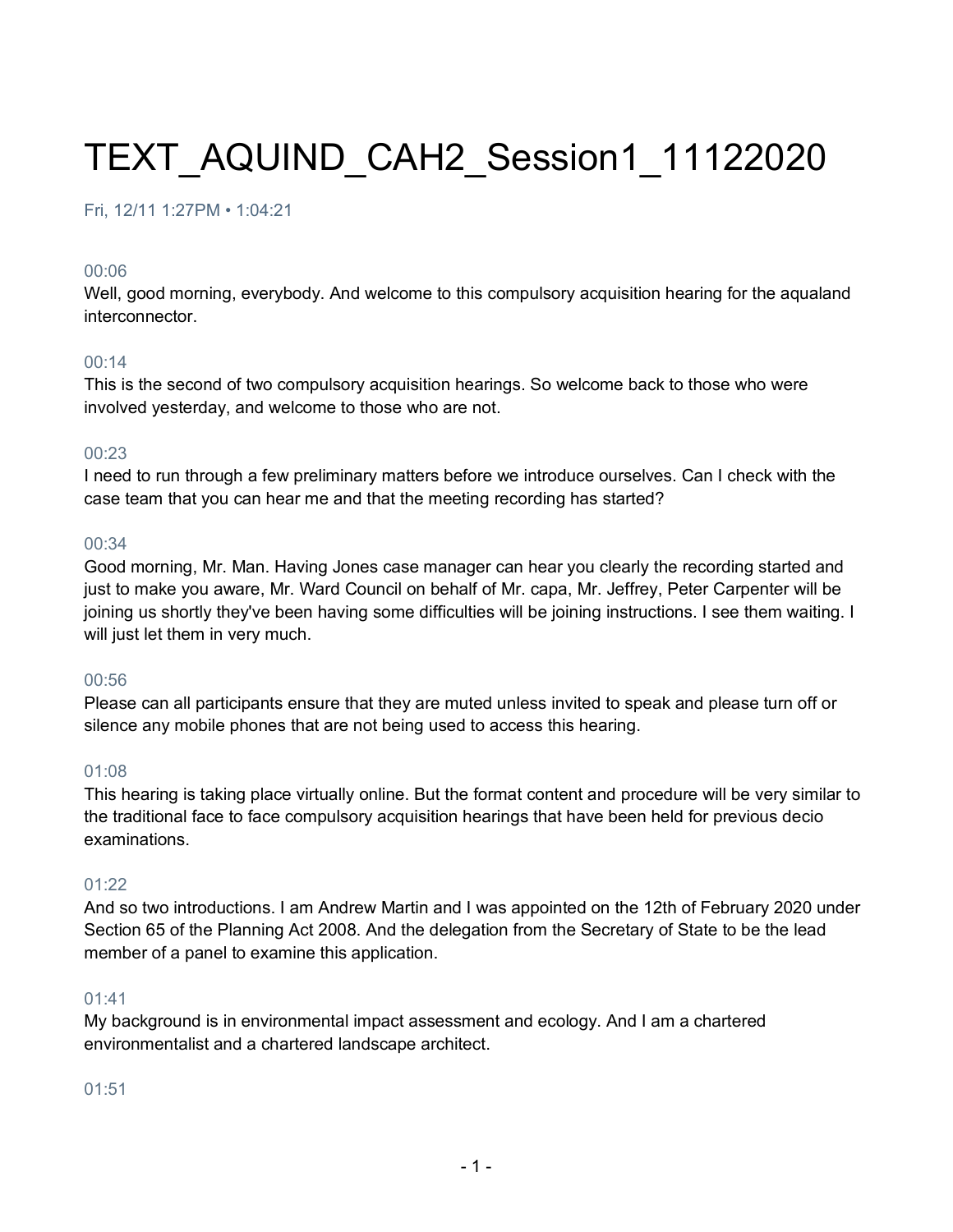My fellow panel members were also appointed under the get delegation from the Secretary of State.

#### 01:57

And I'll ask them to introduce themselves starting with Mr. Wallace.

## $02.03$

Good morning, everyone. My name is David Wallace. I'm a chartered member of the royal Town Planning Institute and have academic qualifications in environmental planning. I'll hand over to Mr. Roscoe. Good morning. I'm Steven Roscoe. I'm a chartered civil engineer and I have a background in engineering and development.

## 02:26

Thank you very much both. And can I also mention our planning Inspectorate colleagues who are working with us on this examination, some of whom you will have spoken to already have in Jones is the case manager leading the planning Inspectorate case team for this application is accompanied by two case officers Stephen Parker and Caroline Hopewell.

#### 02:48

We are examining an application for an order for development consent for the aquent interconnector which is a nationally significant infrastructure project.

#### 02:58

The application has been made by aquin limited, who we will refer to in this meeting as the applicant.

## 03:06

You will find information about the application and documents produced for this examination on the planning Inspectorate national infrastructure website.

## 03:16

This has a landing page for this project, and further pages that set out excuse me set out the examination procedure. The timetable relevant representations and examination documents are rule eight letter of 15th of September 2020 includes the web address.

## 03:36

The hearing is being held on the Microsoft team's platform, but the chat function is not in use today. Should you wish to make a comment you can use the hand up function. Though Please be advised there may be a delay before we see it. And please wait to be invited to speak. Any telephone participants should clearly state their name if they wish to make a comment. But again, please wait to be invited before making your contribution.

#### 04:04

Please speak loudly and clearly, especially those on the telephone.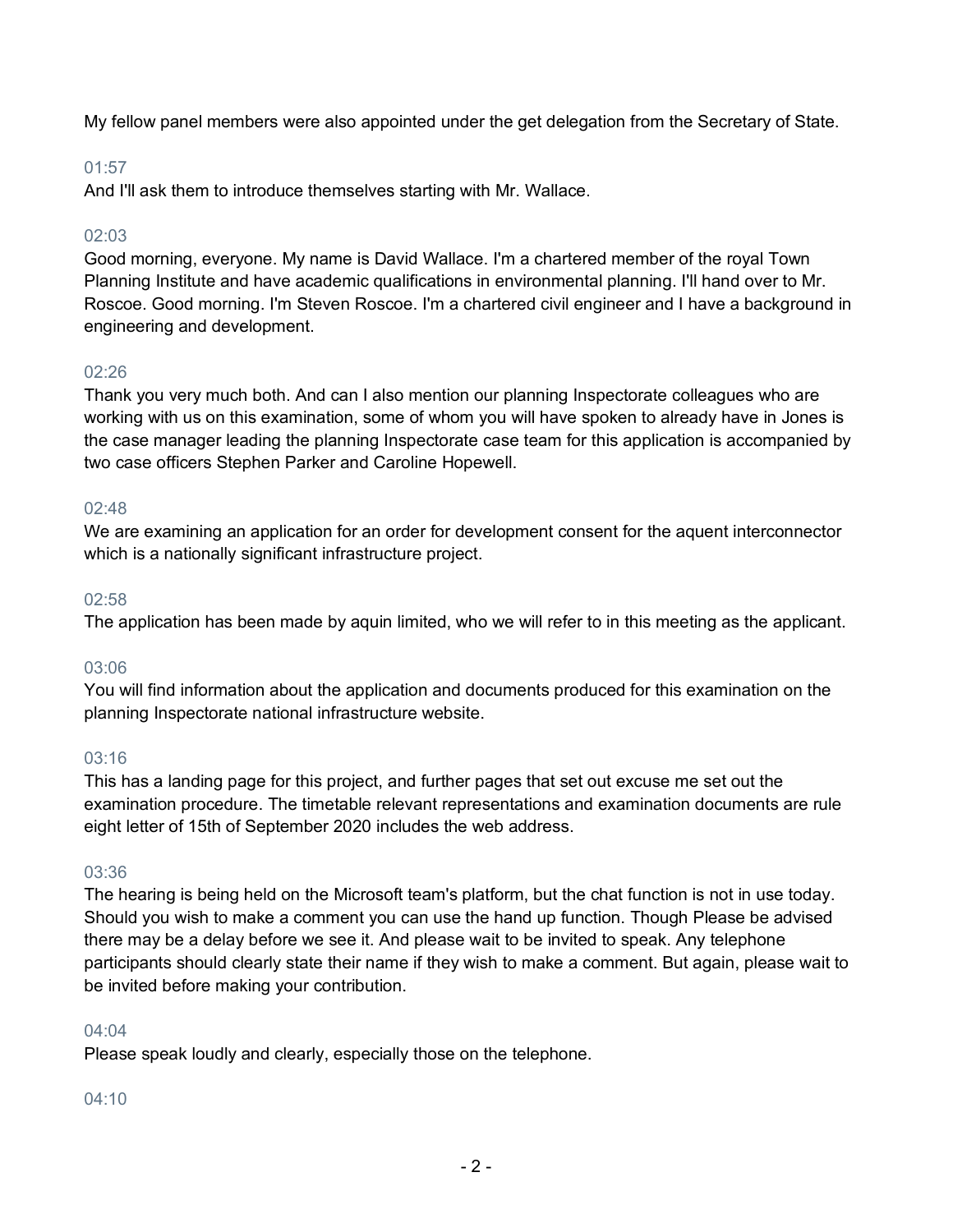If you participate in the meeting, it is important that you understand that you will be recorded and live streamed and that the digital recording with subtitles will be published.

#### $04.22$

The planning inspector to practice is to retain the recordings for a period of five years from the Secretary of State's decision on the development consent order.

#### 04:32

To avoid the need to edit the digital recordings, we would ask that you try your best not to add information to the public record that you would wish to be kept private and confidential. This would include information about such things as your home your address, your health, or your financial situation.

#### 04:51

If you or we consider that there is no alternative to the disclosure of such information, we will agree a process to enable it to be made available

#### 05:00

without informing part of the public record.

#### 05:03

The normal way to do this will be to ask you to make general oral oral submissions, but to include any private and confidential information that you need to support it in a written document.

#### 05:16

Whilst the written document will also need to be published, it can be redacted before publication takes place.

#### $0.5:25$

I will be taking note of any post hearing action points that arise during the course of the hearing. And I will seek to agree these with the applicant before we close the hearing today.

#### 05:35

We will take breaks as necessary during the hearing. Please stay online during all breaks but turn off your camera and microphone

#### $0.5:43$

notes that those watching the live stream may need to refresh their browsers after a break to continue watching.

#### 05:51

Mr. Wallace will now move on to agenda item two.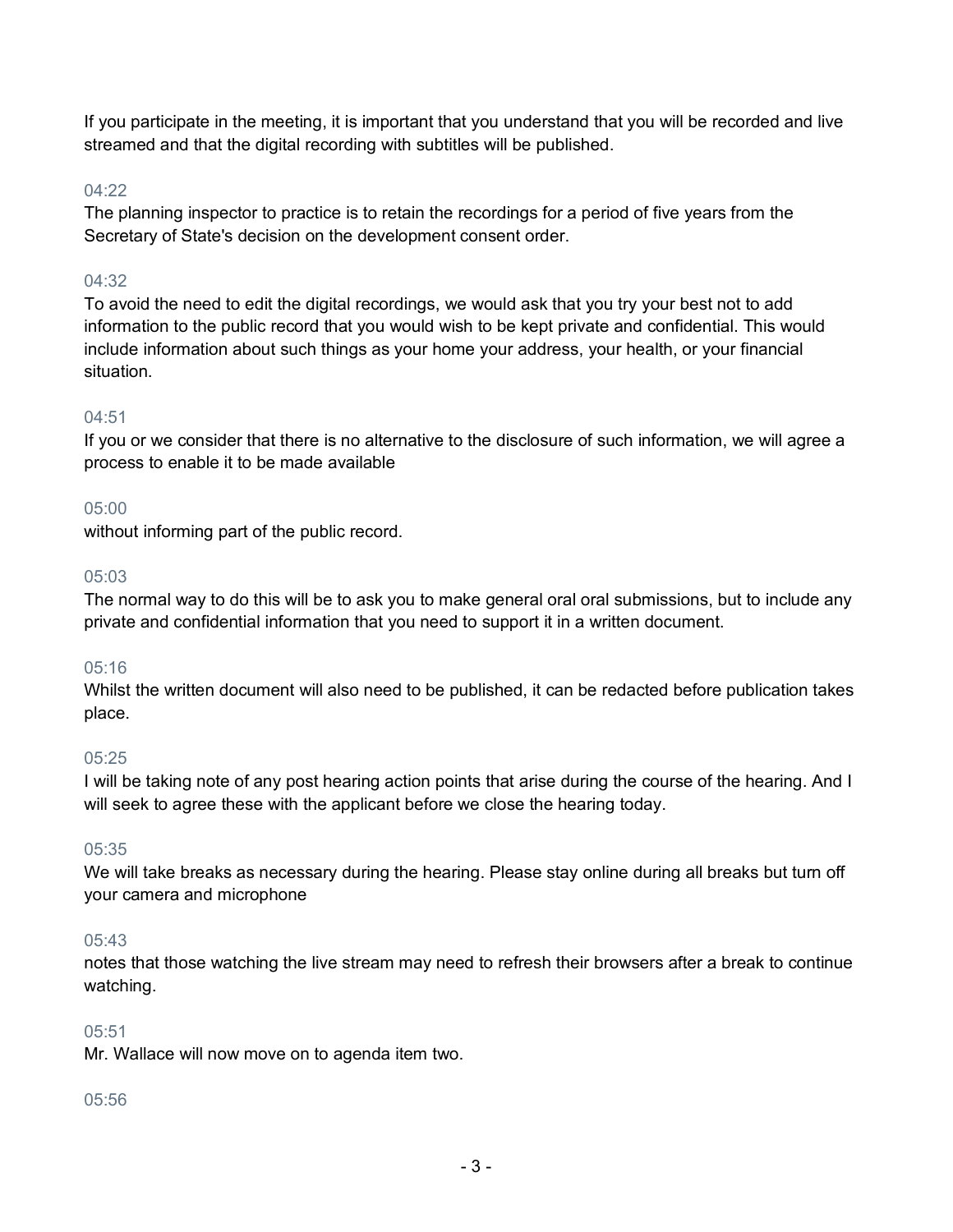Thank you very much. The hearing today will follow the circulated agenda. And from that you will see that is specifically about the powers that the applicant is seeking for the draft development consent order for the compulsory acquisition of legal interests in and rights over land that the applicant contends is required to take the proposed development forward. The hearing is being held so that the examining authority and ultimately the Secretary of State contest this contention in the context of applicable legislation, policy and guidance. As we consider the request for compulsory acquisition, we will take into account not only what we hear today, but also all of the relevant associated information in other application documents or submissions and written representations.

#### 06:50

compulsory acquisition hearings can also take evidence in relation to applications through development consent order for temporary possession, or use of land or rights. parties with an interest in land that is affected by such a compulsory acquisition request are known as affected persons or affected persons have been notified of this compulsory acquisition hearing, and have a right to be heard in relation to any objection about the effects of a compulsory acquisition request on their interest in land.

#### 07:25

We have therefore notified all those parties affected by the application for the proposed compulsory acquisition powers of this hearing, and invited those who have made a substantive objection to the use of proposed compulsory acquisition powers to address us today at this hearing.

#### 07:44

The affected persons that have requested to attend and speak today are Mr. Jeffrey and Mr. Peter carpenter. Sainsbury's supermarkets limited, the University of Portsmouth, and Portsmouth city council Winchester city council has been invited to attend is not an affected person, but nonetheless we are happy to hear from them as an interested party in relation to any relevant compulsory acquisition matters.

## 08:15

We have no other requests for participation. But can I just confirm if there are any other affected persons present who wish to speak today?

#### 08:27

Okay, nothing heard. Then move on then to ask for introductions for all the relevant parties. Please indicate your name and if relevant, who you represent on each and every occasion that you speak. I'll start with the applicants representative place.

## 08:47

Morning Sir, I appear on behalf of the applicant. My name is Simon bird QC and I'm appearing with Mr. Martin Jarvis of Herbert Smith free hills. And so today, our principal spokespersons will be Mr. Martin Jarvis and Mr. Allen Oh, Southern of Addison young, who I have previously introduced to the examination.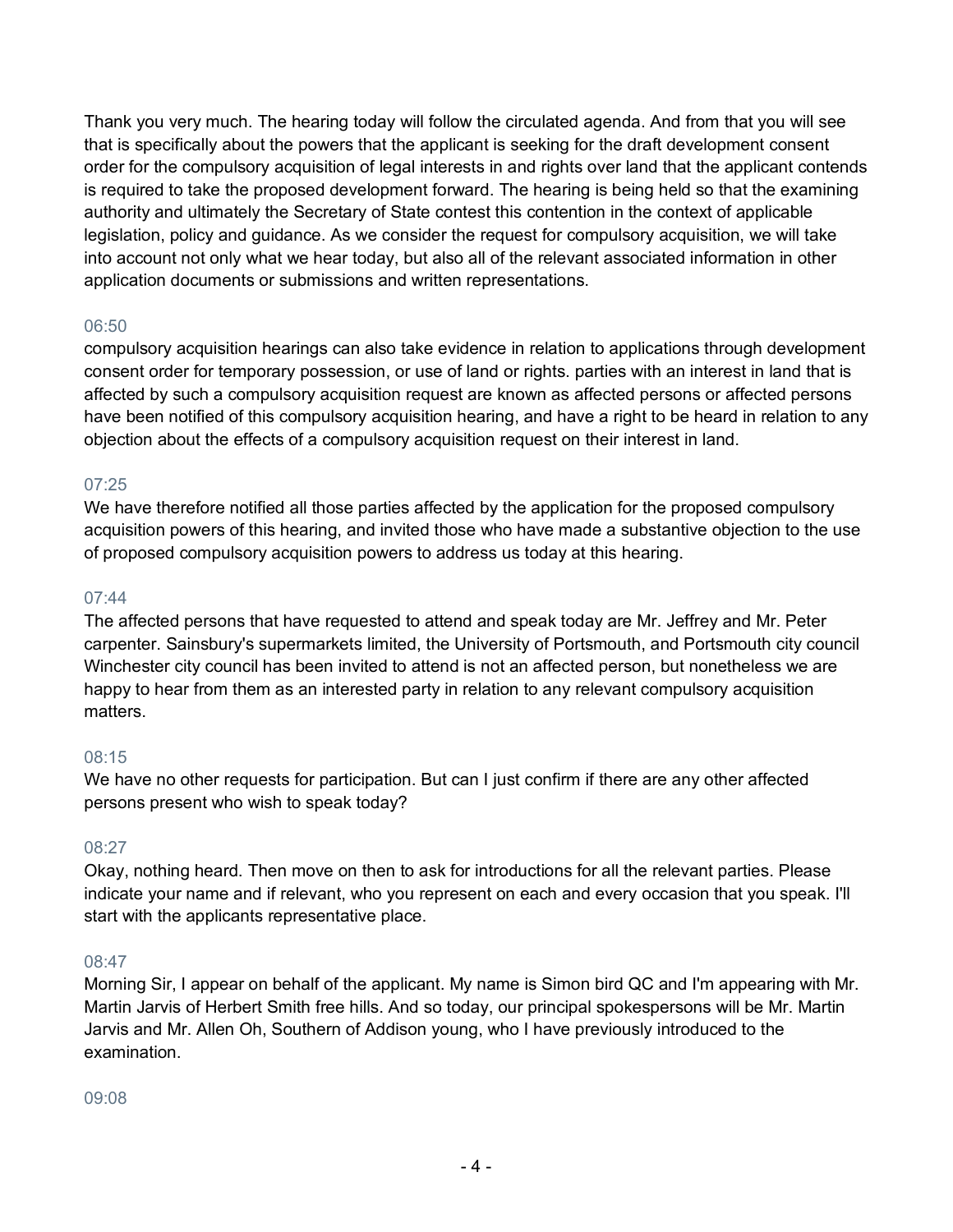Thank you very much. Thank you, Mr. Baird. And is who is here representing Mr. Jeffrey. Mr. Peter carpenter, please.

#### 09:22

Hold on.

## 09:27

Good morning.

## 09:29

Good morning, sir. My name is Chris Jones, who can't sell photos. It's chambers. I'm acting on behalf of the carpenters patron Jeffrey Carpenter

## 09:39

through Blake Morgan and Anita kassian.

## 09:44

Thank you,

## 09:46

and very much, much appreciated. And who is here representing the University of Portsmouth place

09:58 Good morning. My name

## 10:00

My name is Keith Evans. I'm a principal associate for eversheds Sutherland, and I'm representing University of Portsmouth this morning.

## 10:08

Thank you very much.

## 10:10

And who is here representing Sainsbury's supermarkets limited please?

## 10:17

Good morning. My name is David Conboy. I'm a director at NUS the real estate advisors and we represent things we supermarkets limited in respect to this matter.

## 10:28

Thank you very much and welcome. And lastly, who is representing Portsmouth City Council, please.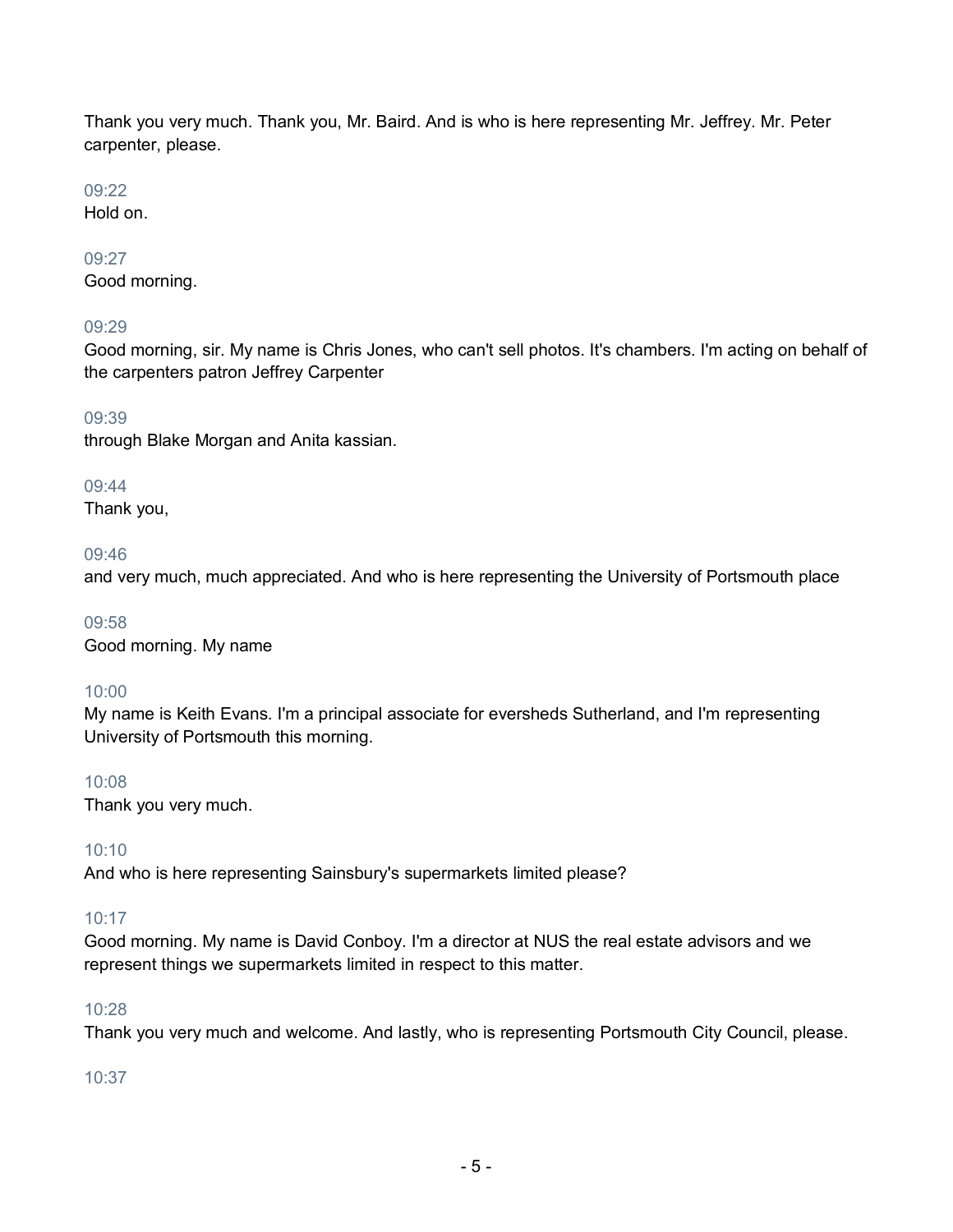Come on Morning, Sir Celina Cahoon counsel instructed by Portsmouth City Council. So you'll be hearing from some familiar names. today. Mr. conliffe, will be our principal in effect witness.

## 10:51

But Mr. leavine, is also here. And also Mr. Nash. And Mr. Hayward? Mr. downing is not here. So I have a very brief bit of housekeeping to raise. I wonder whether you would like to do that now or whether later would be suitable. And if possible, I'd like just to finish the introductions. And then housekeeping matters before we move on in the agenda. That Thank you very much. It's very brief. I just wanted to let me know. Thank you. Thank you.

## 11:25

I've been a little bit remiss. I've missed off the introductions. Winchester city count. So who is appearing for them today, please? Good morning, sir. It's Steven como planning officer which is City Council. Catherine Knight, our solicitor is also online that a separate link. as you indicated, sir, we don't have any direct London affected by the proposal. We anticipate today mainly observing the proceedings. But obviously, if something does arise that we can positively

## 11:58

aid the examination on, we're happy to do that. Thank you. Thank you very much, and much appreciate that. Welcome.

## 12:07

Okay, they're moving on to the details of today's hearing. We will be examining the application for compulsory acquisition powers and rights in the context of the Planning Act 2008, specifically, sections 122 and 123.

## 12:26

A link to that legislation is available on the main national infrastructure planning website of the planning inspector. But in brief, we will need to test and advise the Secretary of State on whether the land and rights that are sought are required to build or facilitate the proposed development or relate to necessary replacement land.

## 12:48

Wherever there is a compelling case in the public interest for the land or rights to be acquired compulsorily. And that what is sought is legitimate, necessary, reasonable and proportionate, will also be mindful of the advice set out in the Gulf by the government in its 2013 publication, Planning Act 2008 guidance related to procedures for the compulsory acquisition of land, which is also available from a link in the guidance section on the national infrastructure planning website.

## 13:22

Our deliberations and decisions will also be guided by the relevant human rights legislation, including the European Convention on Human Rights article six, eight and 14 and first protocol article one.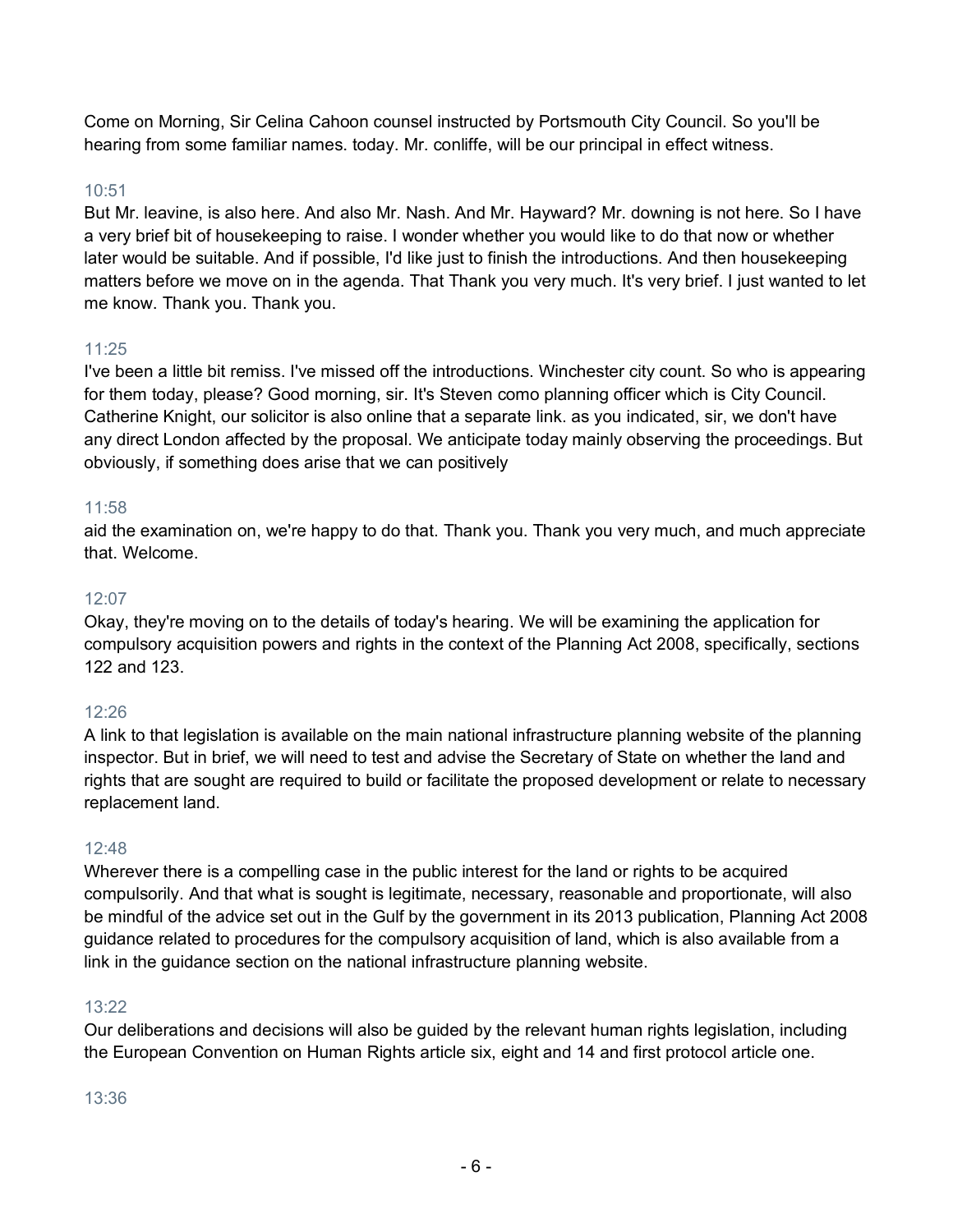Ultimately, while considering whether to recommend or allow the application for compulsory acquisition powers. both we and the Secretary of State would take great care to weigh any interference of human rights against the public interest associated with the benefits of the proposed development and ensure that any interference is both necessary and proportionate.

## 14:02

It is for the applicant to demonstrate that all of the proposed compulsory acquisition powers that it seeks are justified within this framework, that all reasonable alternatives to compulsory acquisition have been explored, and that there is a reasonable prospect of it having the funds available to implement any compulsory acquisition rights that may ultimately be granted by the Secretary of State in the time allowed within any development consent order.

#### 14:31

absolutely clear and an obvious link between our examination of the proposed development itself and our examination of the application for compulsory acquisition rights. The two are tested on their own merits according to the case. And whatever our ultimate recommendation to the Secretary of State, it is possible that he or she could grant development consent, but not some or any of the requested compulsory acquisition powers.

#### 15:00

should stress that we will form a view over the full course of the examination on each of the requests for compulsory acquisition powers. And whether or not there is a compelling case in the public interest, not just on the submissions today, but on all the evidence put forward to us.

## 15:18

For those of you who are less used to a compulsory acquisition hearing, I should explain that we will be referring to a small number of the principal documents from the application to date. These are the draft development consent order at deadline five which is exam Library Reference rep five, hyphen 008. The statement of reasons, rep five hyphen 01 to

#### 15:49

the funding statement, app hyphen zero to free the book of reference, rep five hyphens 014. And the lens plans rep five hyphen 003.

#### 16:06

Together, these provide the bulk of the material relevant to the application for compulsory acquisition powers. In preparing for this hearing. We have also looked at all of our relevant material, including the explanatory memorandum, various chapters of the environmental statement, and the applicants funding statement, all of which are available in the exam library on the planning inspectorates national infrastructure website.

#### 16:34

The land plan identifies all relevant parcels of land and includes a label for each that cross references to the book of reference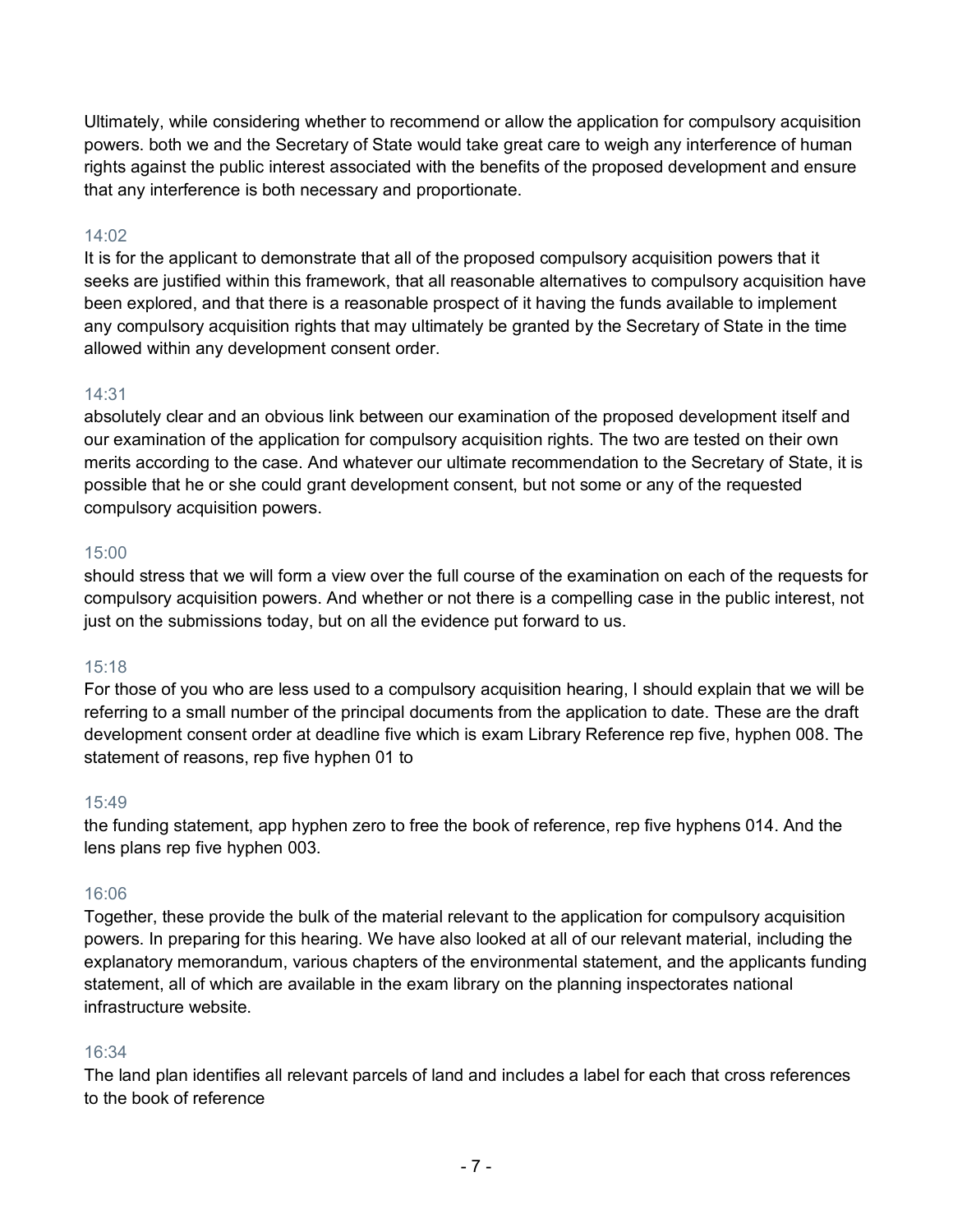policies one moment was to sort that out.

#### 16:48

The burden of reference includes a comprehensive table that lists each parcel of land, the power sought, and everybody that has been identified with a legal interest in it. It was the applicants responsibility to undertake diligent inquiry into the existence of all such affected persons in advance of making the development consent application.

## 17:12

The statement of reason sets out in detail why the applicant believes there is a compelling case in the public interest for it to be granted compulsory acquisition powers in the draft development consent order that these unnecessary proportionate and justified many of you will have read these application documents and provided us with your own opinion on such matters in your own written representations in advance of this hearing.

#### 17:40

Finally, may I remind you that the focus of today's hearing is explicitly on the proposed compulsory acquisition powers and specific parcels of land or legal interests in parcels of land. And we will be not being taken any submission or evidence on any other aspects of the proposed development, including the planning merits are the wider concerns, there will be ample opportunity to write or speak to us on these broader aspects later in the examination.

#### 18:10

Similarly, we cannot take evidence on the quantum of compensation that may be sought or awarded to any individual affected person, or the application of the compensation code is this is strictly outside the terms of reference.

#### 18:26

to complete our preliminary item about the purposes of this hearing today, may I request all affected persons who make oral representations today to submit a follow up written submission after this hearing by deadline six, which is Wednesday, the 23rd of December. Written submissions should also be based on your representation today, rather than introducing new material, but they can include more detail and cooperative or supporting evidence. An action point list from this hearing would be helpful Mr. Mon is taking notes. We're grateful if the applicant could as well. Before I hand on to Mr. Roscoe just one or two housekeeping matters. Miss Cahoon

19:10 you wish to speak?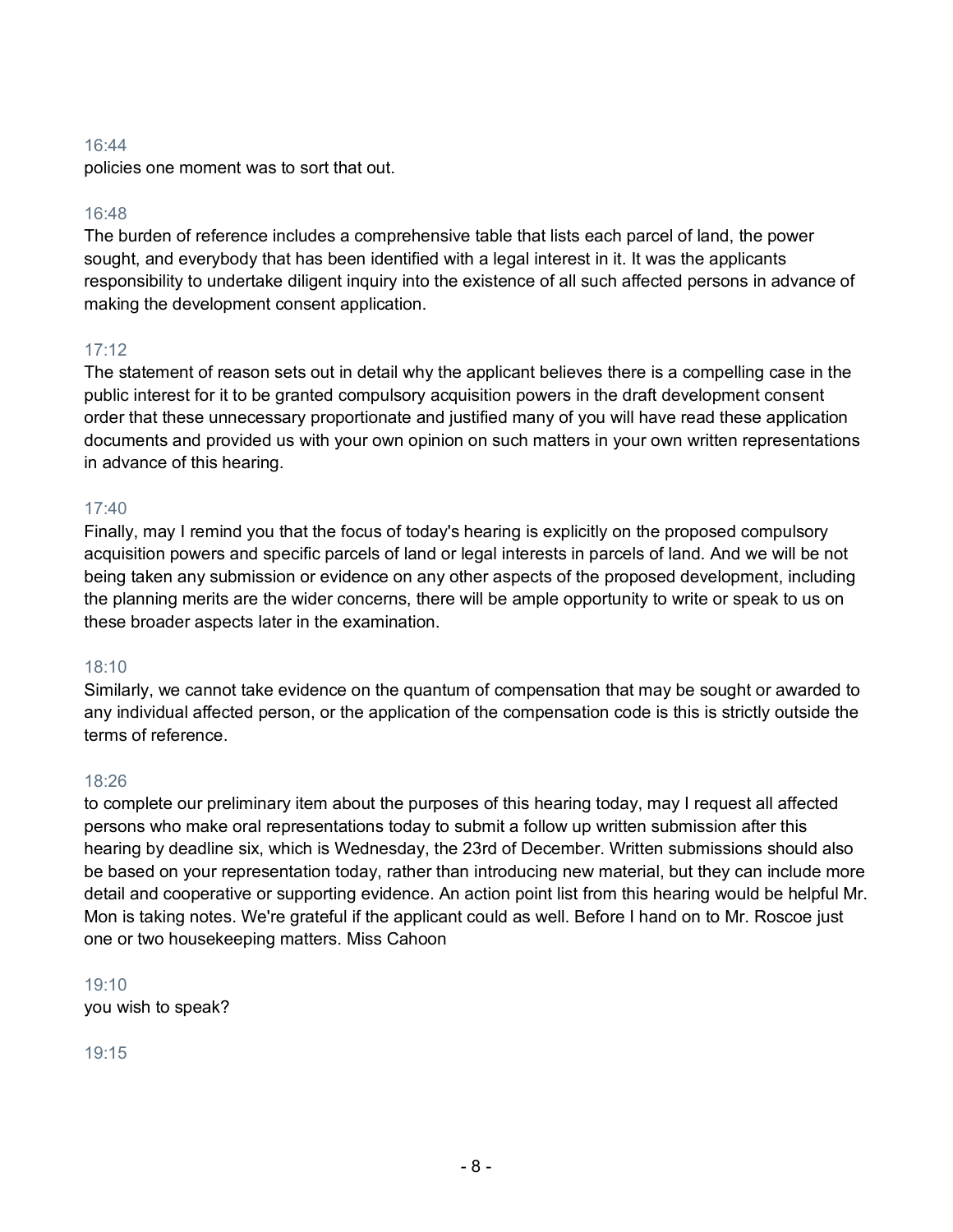I'm very grateful sir. Celina Cahoon Portsmouth City Council. Very briefly this arises out of the mess that I made yesterday about the answers to questions 8.1 and 8.2. From ch one's agenda. I can confirm that the the answer to the question 8.1 in with regard to where

#### 19:40

the local Highway Authority powers are under the DDC Oh, that is in paragraph 3.15 and three point sorry 3.16 and 3.17 of the response to the is h one hearing sir

#### 19:59

the

## 20:00

answer to question 8.2, which perhaps is more import or equal imports Forgive me is, is the, the response to what consents would be required in the absence of draft decio powers. Now, that has not been fully set out. And so, given what we're supposed to be concentrating on today, I was going to suggest that if it's acceptable, we do a written note on that, as opposed to asking Mr. Hayward, for example, to speak to it, because I think in fact, it goes wider than Mr. Mr. Hay was expertise in any event. So in order to be of help and give you the best information, that's what I propose. I hope that's acceptable. I'm, I believe it is I can see my colleague, Mr. Roscoe nodding as well. So yes, that's perfectly fine. Thank you. There was one other very small thing and because you didn't mention it, and I raised it with Mr. Jones earlier that the the pre hearing is that I know, we've got to hear from a number of people today. But

## 21:08

we were hoping to speak for about 20 minutes on our representation. I hope that's acceptable. And and that, that you want wanting to if you wish to constrain that, then we need to know and we'll we will fill it as necessary. But I just thought I'd raise that given the length of time that some representations take. Okay, Miss, Mr. Moscow, is that okay with you?

## 21:34

Yes, I'm, I'm content with that. I mean, obviously, it would need to be relevant matters that you're raising to the particular hearing today, of course.

## 21:43

20 minutes, I I think if we, if we keep to that, then that should be perfectly acceptable. Thank you. I'm very grateful. So thank you.

## 21:51

Okay. Just before I hand over formally to Mr. Roscoe, I know. Mr. strat, your hand is raised. Do you have a point that you wish to raise?

## 22:02

No.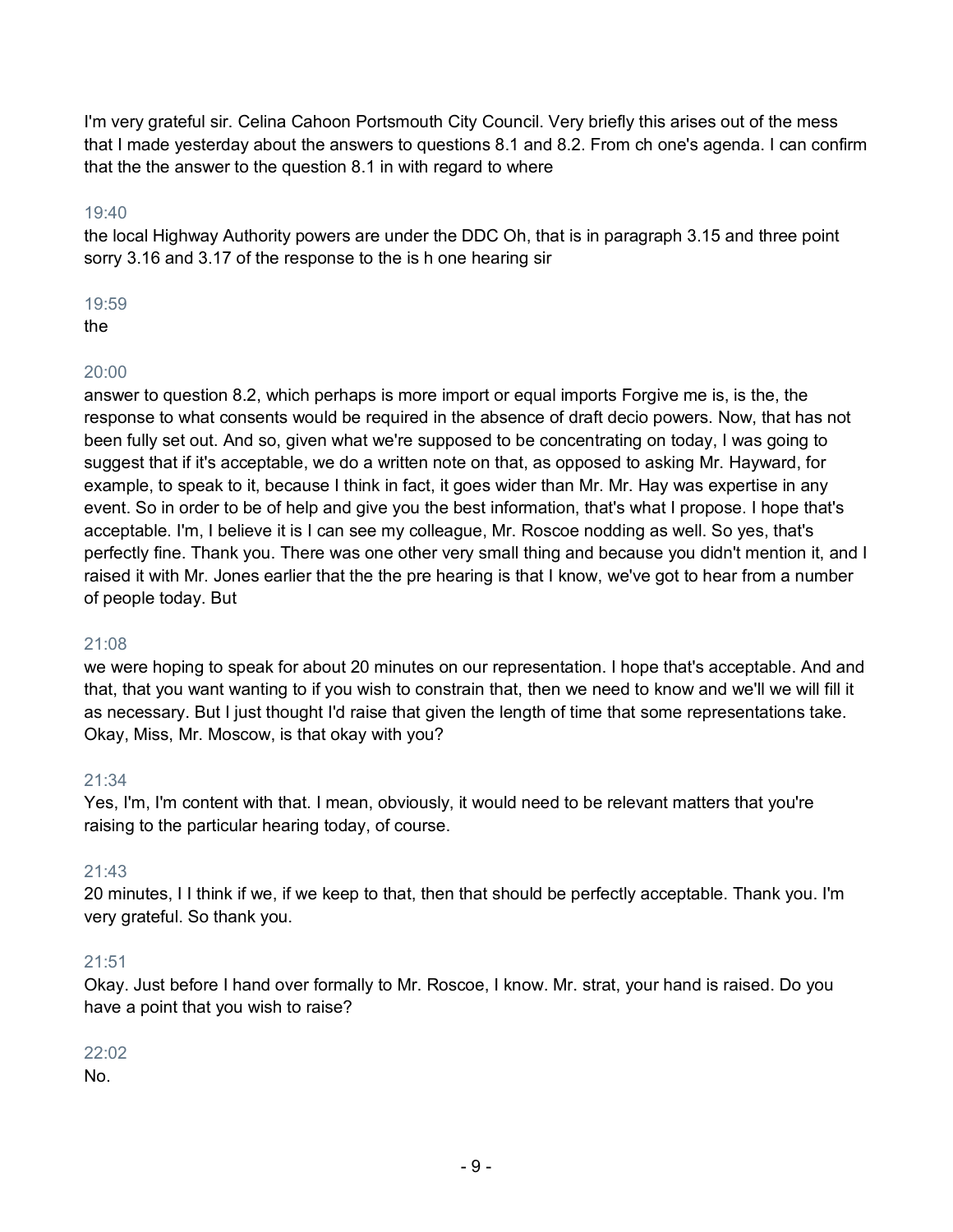Oh.

## 22:06

Right. Okay, that hand has gone down. And I've seen a hand raised by Mr. Conboy.

## 22:12

Yes, thank you. And I've been talking with Pepin earlier today, in respect of the presentation of our oral evidence, it would be greatly aided by being able to reference some drawings, to highlight the point to offer a great level of clarity, talk through our points with the aid of those drawings.

## $22:34$

Obviously, with your leave with, and I appreciate we don't have the ability to share information on the screen, so that we could

## 22:42

make something work in that regard. I'm talking about three or four images, and nothing more than that. It will be of great assistance to all, as they often say, a picture tells 1000 words, and I'd rather not fill the time available with my 1000 words, when a picture will do.

## 23:01

Right. Okay. I mean, we haven't, to the best of my knowledge received any pictures to date from you. It's not within the evidence put forward so far. We will be putting lens plans on the screen during the course of today's hearing. And we will be referring to those now. I'd advise that if there's any further material wish to submit to clarify your position that you do. So for deadline six, which is the 23rd of December. Mr. Roscoe, do you have anything to add to that?

## 23:37

Really, Mr. Conway, it was just to add that I, I believe that we could have a reasonable discussion about the points that you wish to raise based on the submissions that you've made so far. And the evidence that we've seen in those.

## 23:51

We have obviously looked at the site from from public areas,

## 23:56

in terms of art, and accompanied site visit. And so I'm happy to continue the discussion on that basis. And then it's for you to submit any photographs that you wish to do at deadlines. Six, thank you.

## 24:08

Good, No, thank you. Thank you. If you could lower your hand, Mr. Combine.

## 24:15

Okay, now officially hand over to Mr. Roscoe for the remainder of the agenda. Thank you.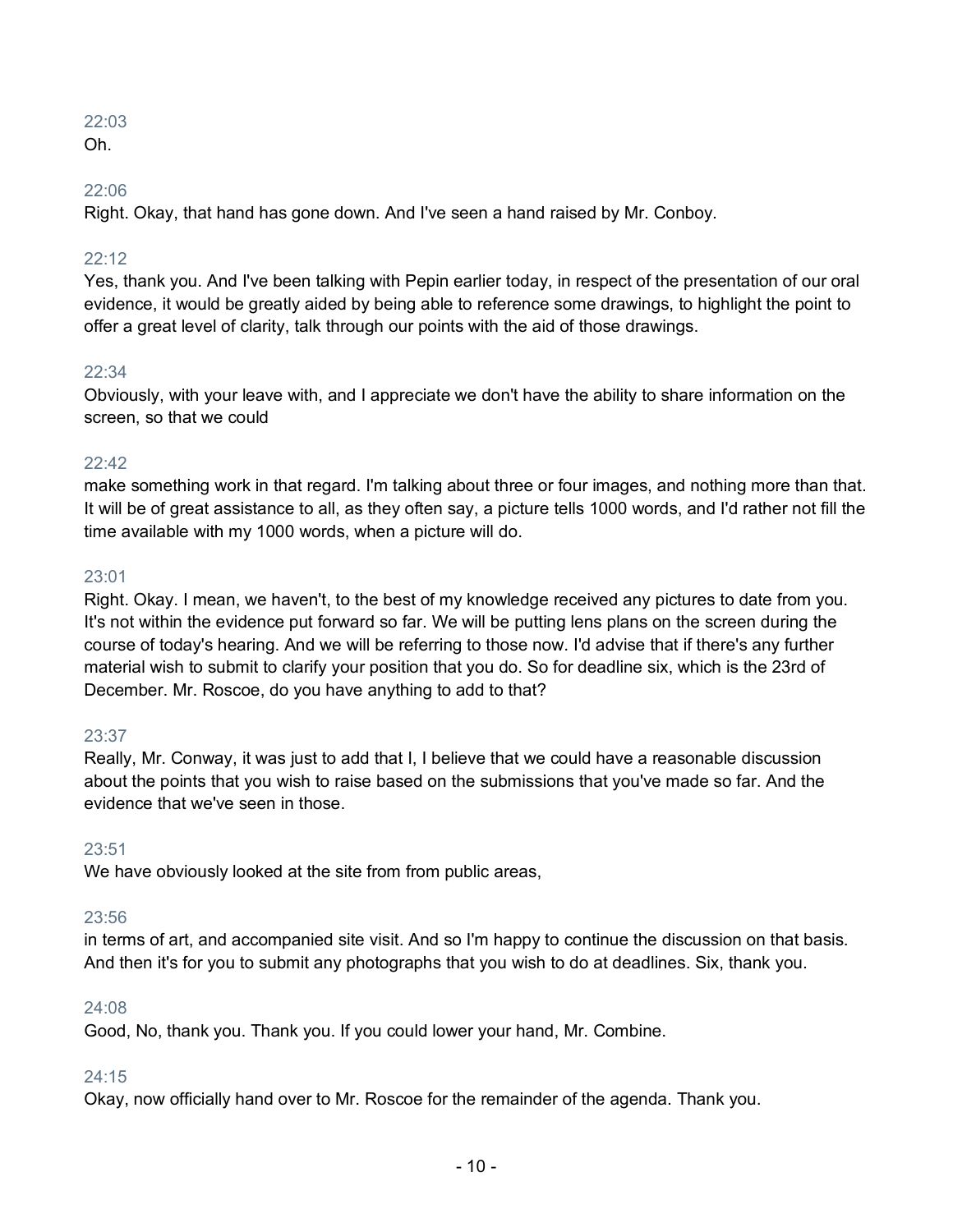Thank you. So turning now to agenda item three, which is summary of decio provisions, agenda item 3.1. applicant to set out briefly the DCR articles that engage compulsory acquisition and temporary possession powers. Mr. Byrd

#### 24:38

Is it your intention to follow through these these matters or for Mr. Jarvis to do so.

#### 24:44

So Mr. Jarvis again, sir. Thank you, Mr. Jarvis. And I wonder if you could read the transcript, which is document 557.

#### 24:55

The sections 3.1 and 3.2. Thank you.

#### 25:00

So the article is that the draft development consensual, which engaged compulsory acquisition powers article 22, the compulsory acquisition of land, which empowers the undertaking to acquire land within the permanent limits as shown on the land plan, Article 23, the composer acquisition of rights and imposition of restrictive covenants which authorises the undertaking to create, right, impose restrictions just come in. I'm not I can hear what you're saying, I can't hear it particularly clearly. And I'm conscious that other parties might not be able to hear it clearly, either. I wonder if some adjustment could be made on that, please? Is that any better? very slightly at my end?

#### 25:43

I guess

#### 25:50

that doesn't seem to be any better. I'm just conscious that I mean, I should say that I will be asking you to read a number of sections of your transcript in the introduction in the introductory agenda items. And so I would like to get this right now.

#### 26:09

I am being told actually that others, others are hearing it quite clearly. So maybe that adjustment will suffice.

#### 26:16

Okay, I'm surrounded by microphone, so I'll do my best. And if it's still not working, well, we'll try something else.

#### 26:24

And I just say now that it does seem to be working now. Thank you very much so we can continue like this. Okay, thank you, sir. I'll continue from article 23. If that's okay, sir. Thank you. So article 23 is the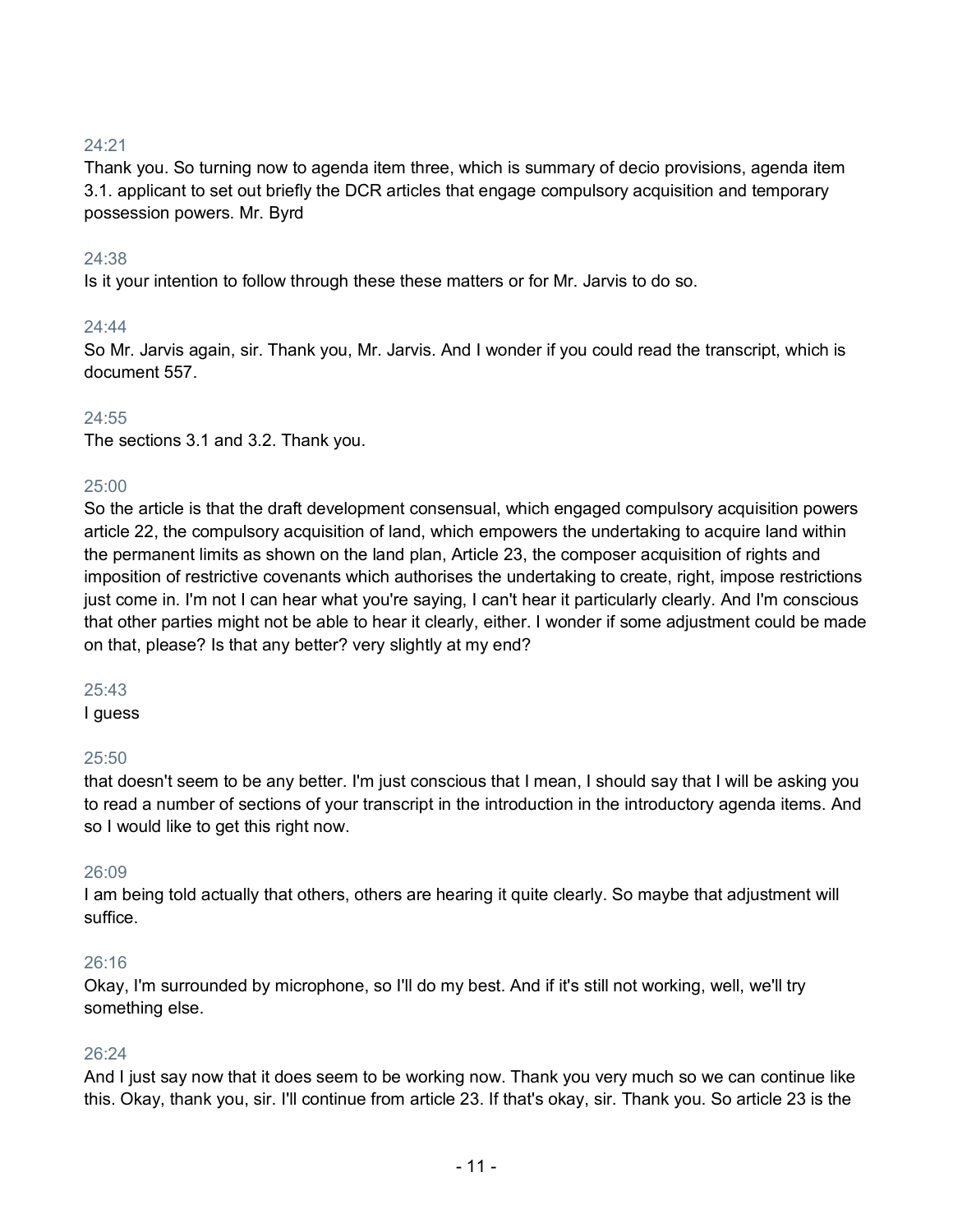composer acquisition of rights in the imposition of restrictive covenants, which authorises the undertaking to create rights and impose restrictions over land, as indicated in the book of reference, as well as acquiring existing rights and the benefit of existing restrictions. Article 22, which is the time limit for exercise of authority to acquire land compulsorily, which restricts the time limit within which powers of composed requisition may be exercised to seven years from when the order is made. And article 25, which is the application of the compulsory purchase vesting declarations act 1981 and article 26 modification of part one of the proposed repurchase act 1965, which make provision for the application of the relevant tax to the exercise of the powers of compulsory purchase contained within the order of Article 27, which is the acquisition of sub soil and airspace only under Article 28. Acquisition of certain properties, which make provision as to the ability of the undertaker to acquire less than the entirety of land held by a land owner. The articles of the draft development consent order which engage temporary possession powers or article 29 rights under or over sts which authorises the temporary use of land under Overstreet article 30 temporary use of land for carrying out the authorised development, which authorises the temporary use of the parcels of land listed in sheduled 10 for the purposes set out in that shedule

## 27:54

article 31, which is the time limit for exercise of authority to temporarily use land for carrying out the authorised development, which restricts the temporary use of land for carrying out the development to five years. From the day the order is made. And article 32 temporary use of land for maintaining the authorised development which authorises The Undertaker to temporarily use land for maintenance within five years of operational use commencing and to stay in possession of such land as long as reasonably necessary for that purpose. Thank you, sir.

## 28:23

Thank you, Mr. Jarvis. I wonder if you could just update us on the seven years that you mentioned under two of those articles.

## 28:30

I believe it's seven years in the transcript, sir. But I did refer to five years when speaking and I can found that it has been amended in the draft development consent order to refer to five years with the time limits changed. So apologies if I refer to seven, sir. I confirm it is five years. Thank you very much. Right just Is there anything from anybody else on this particular agenda item which is just a generic summary of the DCA provisions in this regard?

## 28:57

Okay, nothing heard. Thank you. Amen to agenda item 3.2, which is the applicant to briefly summarise any other provisions in the DCR relating to compulsory acquisition and temporary possession. Mr. Jarvis. Thank you, sir. The following articles deal with the acquisition of land held by statutory undertakers and special category land they are article 33, but extra undertakers, which confirms that the powers of compulsory purchase and interference with rights provided for in the decio apply to land and rights held by statutory undertakers subject to compliance with the protective provisions contained at sheduled 13 to the draft development consent order, Article 36 special category land, which relates to land identified as common open space, as sorry as common open space of fuel or field allotments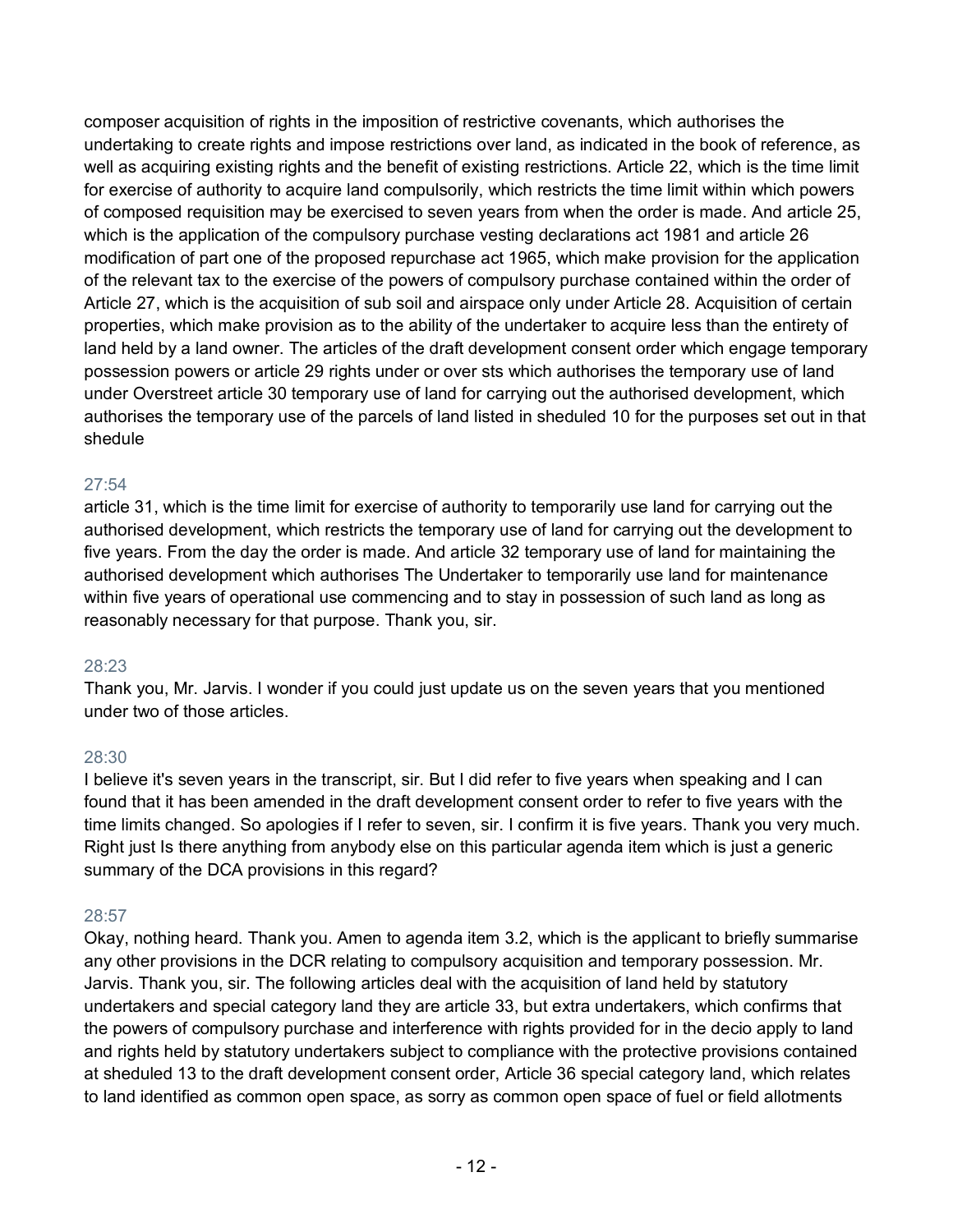and provides such land will be discharged many rights were there continuance would conflict with the order powers. An article for seven crown rights which contains protections relating to crown interest and crown land, and the following articles do not directly relate to powers of compulsory purchase or to

#### 30:00

Temporary possession does enable the undertaker to carry out the authorised development without being restricted by tax and interest which burden the relevant land. There are 21 statutory authority to override easements for the right, which provides that the undertaking has statutory authority to carry out the authorised development not withstanding any interference with or breach of rights which burden your land article Secretary one fee provides that this right also applies in relation to rights held by statutory undertakers, albeit subject to the protective provisions in chapter 13 and article 24 private rights of way, which provides the private rights of were extinguished when land is compulsory acquired or appropriated for the past have you authorised development unless the undertaker provides notice otherwise?

#### 30:41

This is Jarvis thank you again, is there anything anybody wish to raise on what has just been said?

#### 30:48

Okay, Nothing hurts. Thank you. Um, then to Section four in the agenda, which is human rights and duties under the Equality Act 2020 2010. Item 4.1 applicant to set out briefly the consideration in Article One of the first protocol to the European Convention on Human Rights.

#### 31:06

Mr. Jarvis, please. Thank you, sir. Oscar, one of the first protocol to the European Convention of Human Rights provides every natural legal person is entitled to the peaceful enjoyment of his possessions. No one shall be deprived of his possessions except in the public interest and subject to conditions provided for by law. The applicant considers there to be a compelling case in the public interest for the proposed development to the reasons set out in the needs and benefits report, which is document referenced a pp 115 and the needs and benefits reported denden which is document reference RNP 1136. The compulsory purchase power so to know more than a necessary to ensure delivery and future safe operation of the project, the location extensive the land onshore, which the composer acquisition powers relate to, has been carefully considered and designed to optimise the route to cause as little disruption as possible to take the minimum amount of land possible and to avoid the unnecessary sterilisation of land in the future. Where further again were further engagement with landowners and further engineering work suggested that the order limit and the area of land over which powers have compulsory patches required could be reduced without affecting the applicants ability to implement and operate the project. The applicant sought a reduction to the order limit through its request for change to the draft development consent order, and the examining authority accepted these changes on the 11th of November 2020. extend to the land which would be subject to compulsory acquisition powers into the draft. DCR is therefore considered by the applicant to be no more than is reasonably necessary in connection with the construction, operation and maintenance of the proposed development for which there is a clear and compelling case in the public interest. The applicant therefore considers that the granted powers of compulsory acquisition sought would comply with Article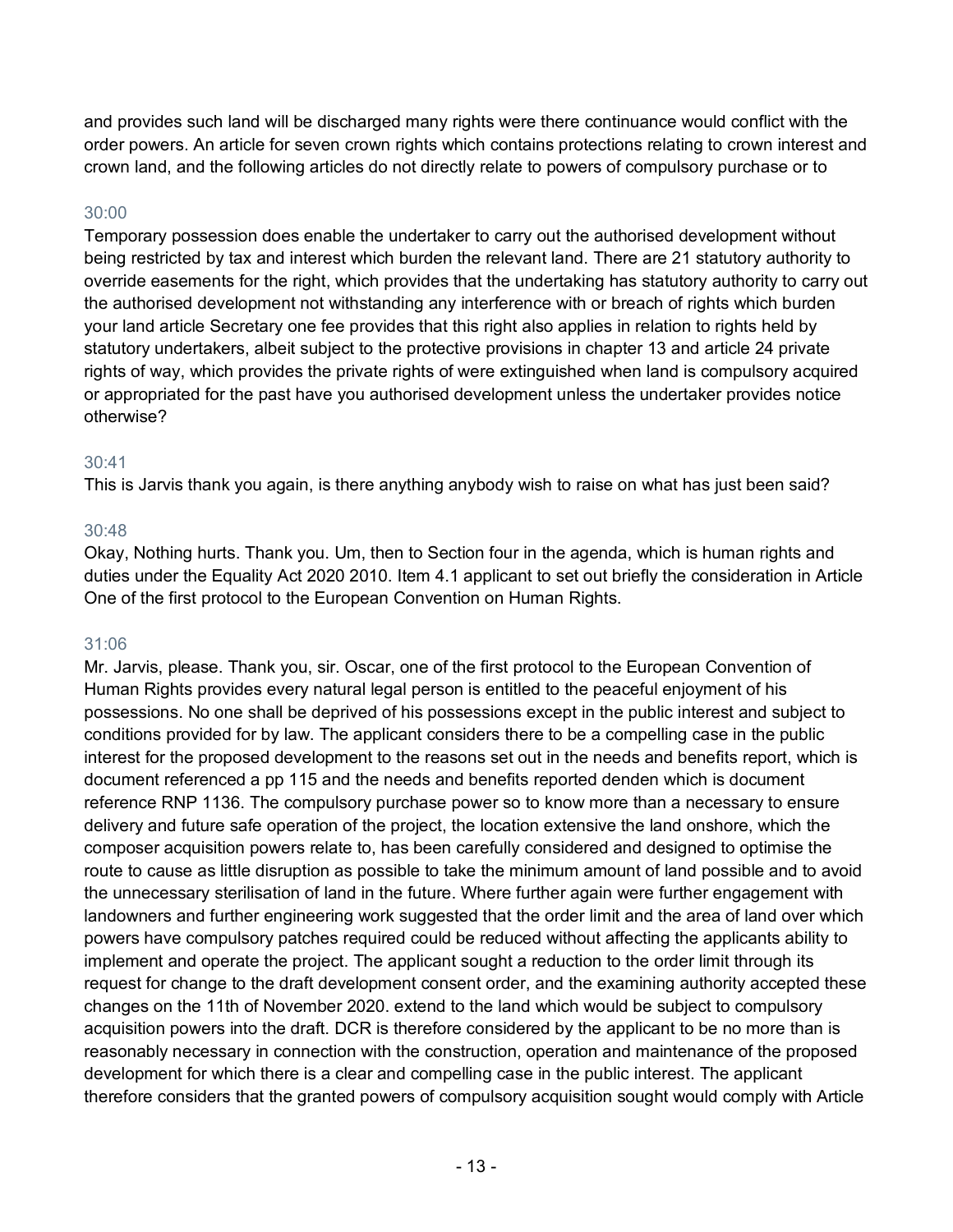One of the European Convention of Human Rights. Thank you, sir. Mr. Jarvis. Thank you anything from anybody else on this? Okay, nothing heard. Thank you. On that to genda item 4.2. applicant to set out briefly the consideration of Article six. Mr. Jarvis. Thank you, sir. Article six of the European Convention of Human Rights provides in the determination of his civil rights and obligations. Everyone is entitled to a fair and public hearing within a reasonable time by an independent and impartial tribunal established by law. The procedures into the Planning Act 2008 are compliant with the Human Rights Act 1998. And in so far as these duties are observed by the applicant, the applicant's duties under the Human Rights Act 1998 are discharged. In particular, the draft development consent order process provides opportunities to make representations under sections 42 and 44 of the Planning Act 2008. The applicant consulted all known owners and occupiers of the land, proposed development persons who would or might be entitled to claim compensation under Section 10 of the compulsory pensions act 1965, or part one of the land Compensation Act 1973. beneficiaries of restrictive covenants and other rights overridden may claim compensation under Section 10. The public can make representation in response to notices served under Section 56 of the Planning Act 2008. And or during the examination of the examination, for example, in the compulsory acquisition hearings, or in any written representations procedure, the examining authority called if the DCR is made by the Secretary of State, a person aggrieved could master judicial review challenge in the High Court under Section 118 is the Planning Act 2008. And the disputed compensation, there is a right to apply to the tribunal of the lands tribe at the lions chamber independent tribunal. Thank you, sir. Thank you, Mr. Jarvis. anything from anybody else on this agenda item?

#### 34:39

Okay, Nothing hurts. Thank you. genda. Item 4.3 applicant to set out briefly the consideration of Article eight. Mr. Jarvis. Thank you, sir. articulated the European Convention of Human Rights provides. Everyone has right so everyone has the right to respect for his private and family life, his or his home and his correspondence.

#### 35:00

There should be no interference by political authority with the exercise of this right except citizens in accordance with the law. And as is necessary in a democratic society in the interest of national security, public safety, or the economic well being of the country, for the prevention of disorder of crime, for the protection of health or morals, or for the protection of the rights and freedoms of others. The applicant understands that in determining whether interference with convention rights in Article eight is proportionate, a fair balance must be struck between the public benefits sought and the interference with the effective private rights. Seeking to strike that balance. The applicant has had regard to the need for the proposed and the public benefits or the need for the proposed development and the public benefits that would bring and the interference with effective private rights as a consequence of the proposed development. The applicant has in particular designed a scheme which does not require the compulsory acquisition of any residential properties. on balance. The applicant considers that the public benefits which the proposed development would bring substantially outweigh the private loss which would arise from the interference with private rights. The applicant therefore considers that the proposed compulsory acquisition of land rights over land is legitimate, necessary and proportionate. Thank you, sir. Mr. Jarvis. Thank you anything from anybody else on this particular agenda item? Okay, nothing heard. Thank you. On to agenda item 4.4. applicant to set out briefly any duties under the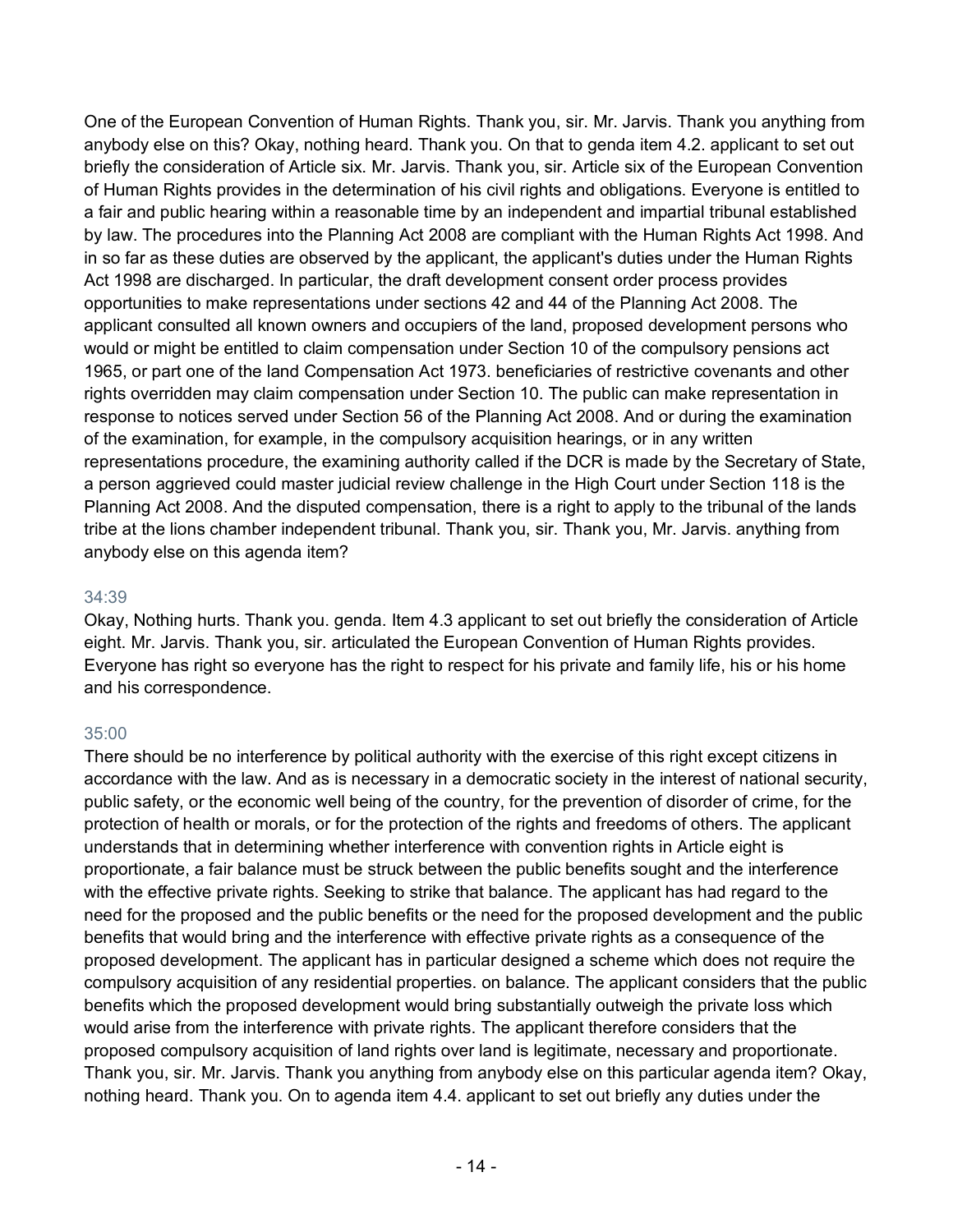Equality Act 2010. Mr. Jarvis. Thank you the Equality Act 2010 prohibits discrimination on the grounds of protected characteristics which are age, disability, gender reassignment, marriage and civil partnerships pregnancy and maternity, race, religion or beliefs, sex and sexual orientation, which are the protected characteristic groups. Section 149 of the Equality Act 2010 requires political authorities to have due regard to a number of equality considerations when exercising their functions to the public sector equality duty. The public sector equality duty requires public authorities to have due regard to the need to eliminate discrimination, harassment, victimisation in any other conduct that is prohibited by or under the Equality Act 2010. Advance equality of opportunity between persons who share a relevant protected characteristic, not share it, and foster good relations between persons who share a relevant protected characteristic person to do not share it. The applicant is not a public authority, as defined in the Equality Act 2010 and is therefore not itself subject to the public sector equality duty that the Secretary of State will be subject to the public sector equality duty when deciding to grant or refuse the development consent order to assist the Secretary of State in making a decision on the application taking into account of the duties under the Equality Act 2010. The applicant would be pleased to submit an equality statement at deadline six. The purpose of the equality statement would be to the extent relevant to identify and assess any likely effects of the proposed development on protected characteristic groups identify the measures to minimise any such adverse effects on protected characteristic groups, and identify any relevant and proportionate measures to further enhance any beneficial effects on the protected characteristic groups. The equality statement would consider the effects of the development identified in the application document, in particular, the findings of the environmental statement, it would assess the potential effects and equality and consider whether significant effects are identified and if they would impact on protected characteristic groups differently to the general population. Thank you, sir. Thank you, Mr. Jarvis. Yes, I would wish to see a quality set of statements submitted at deadlines six. Thank you. Anything from anybody else on this particular agenda item?

#### 38:41

Okay, nothing heard. Thank you.

#### 38:43

On to section five of the agenda, which is a reject a review of the compulsory acquisition shedule. An updated document has been submitted in terms of the statement of reasons deadline five.

#### 38:58

And also the compulsory acquisition schedule has been submitted previously. Mr. Jarvis onto agenda item 5.1, then the applicant to summarise outstanding objections and progress with negotiations on our top alternatives to compulsory acquisition, on the basis that I've just explained the most recent documents that we've had on these subjects. I'm happy for you just to read

#### 39:23

the your transcript in terms of agenda item 5.1. Thank you.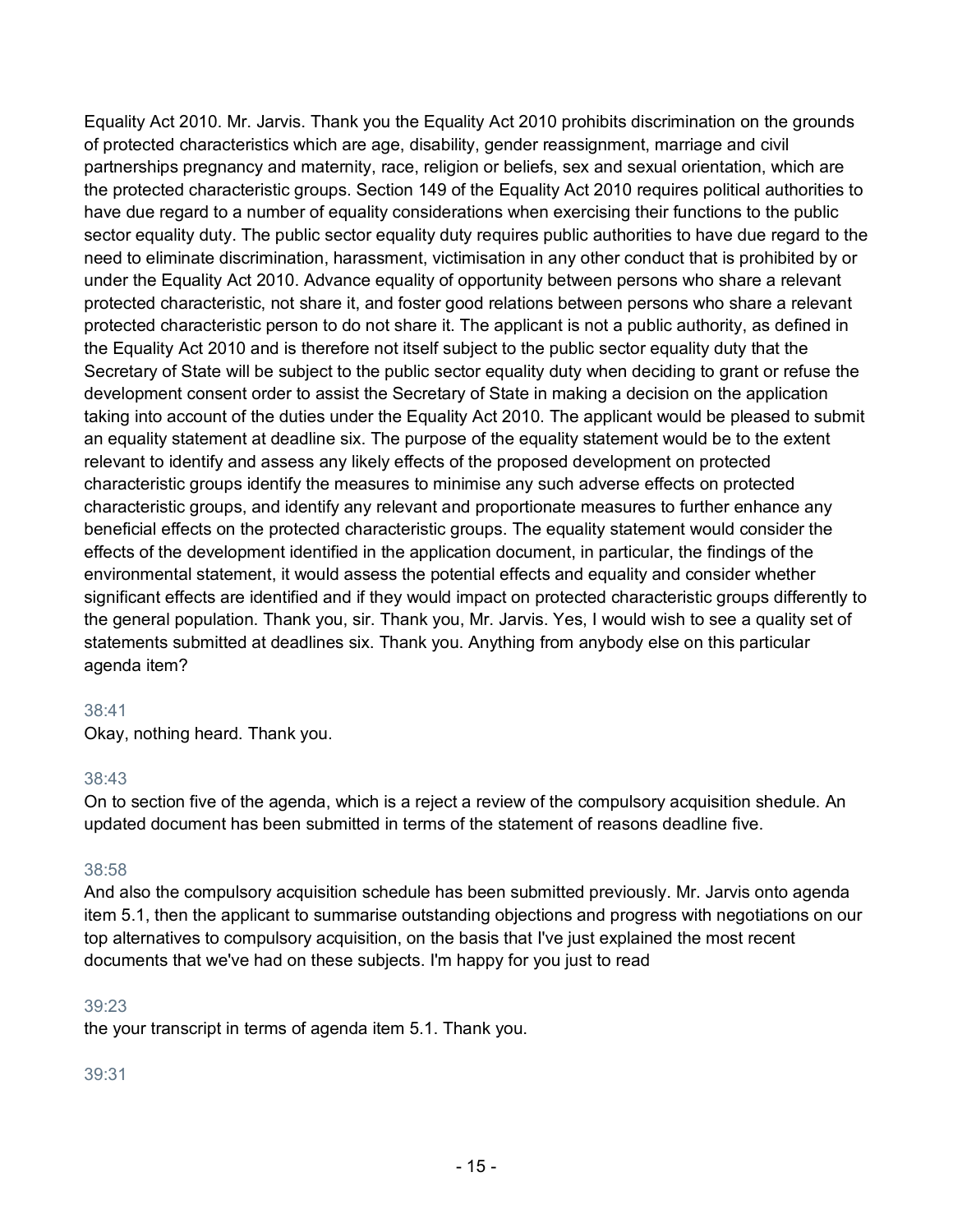Thank you, sir. So the current status of negotiation with landowners statuary Undertaker's and other apparatus owners is summarised. independencies B to D as a statement of reason, and an updated version of the statement of reasons to submit it deadline five to reflect the most recent position. Thank you, sir.

#### 39:50

Thank you.

## 39:52

Was there anything else? Anything from anybody else on this particular agenda item?

## 39:58

Okay, nothing heard. Thank you.

## 40:01

I now turn to Section six on the agenda which is representations from affected persons and other interested parties. Now the affected persons who requested a compulsory acquisition hearing and wish to make oral representations, I will list in a moment I will in giving the order of appearances. I will hear first from those who haven't yet had the opportunity to speak at a compulsory acquisition hearing. So the first party I would wish to hear from would be Jeffrey and Peter carpenter. The second would be Sainsbury's supermarkets limited. The third would be the University of Portsmouth, and the fourth Portsmouth City Council. So turning first to Jeffrey and Peter carpenter, and that I understand is Mr. Zwarte.

## 40:58

This is what you are unmuted. Good morning, sir. Yeah, yes. Can you hear me, I can. Thank you. Now, just before we start, as has been said previously, everything that you say at this hearing will be broadcast live stream, it will also be recorded, and the planning Inspectorate will hold a record for five years. My question is, do you have your clients consent under GDPR? To discuss the matters relating to your case and evidence in this way? Yes. Thank you very much. And if I could just remind you about the information that was given about personal details in the introduction as well. Now, in terms of your representations, I've received your written submission, submission deadline five, obviously, and have considered that Rep. 5108. And my understanding from that, is that you wish to start off reading the executive summary, is that correct?

## 42:04

Sir, we've been monitoring and listening to the hearings of the last two days. And I'm very happy to take as read everything that's been submitted to date, and to try to narrow the matters between the various parties to assist you going forward. And I think that might be a more appropriate way, rather than just reiterating what's already been submitted. Thank you, thank you, I do have to offer a slightly different approach to to the situation in these hearings, I obviously need to offer the ability to speak and make oral representations at the hearing. But I am very grateful for the the solution that you've given me on that. So I'm happy to take the oral submissions, which is the first page and indeed the remainder of the representations, as read on that basis, then I have a number of points of clarification that I wish to raise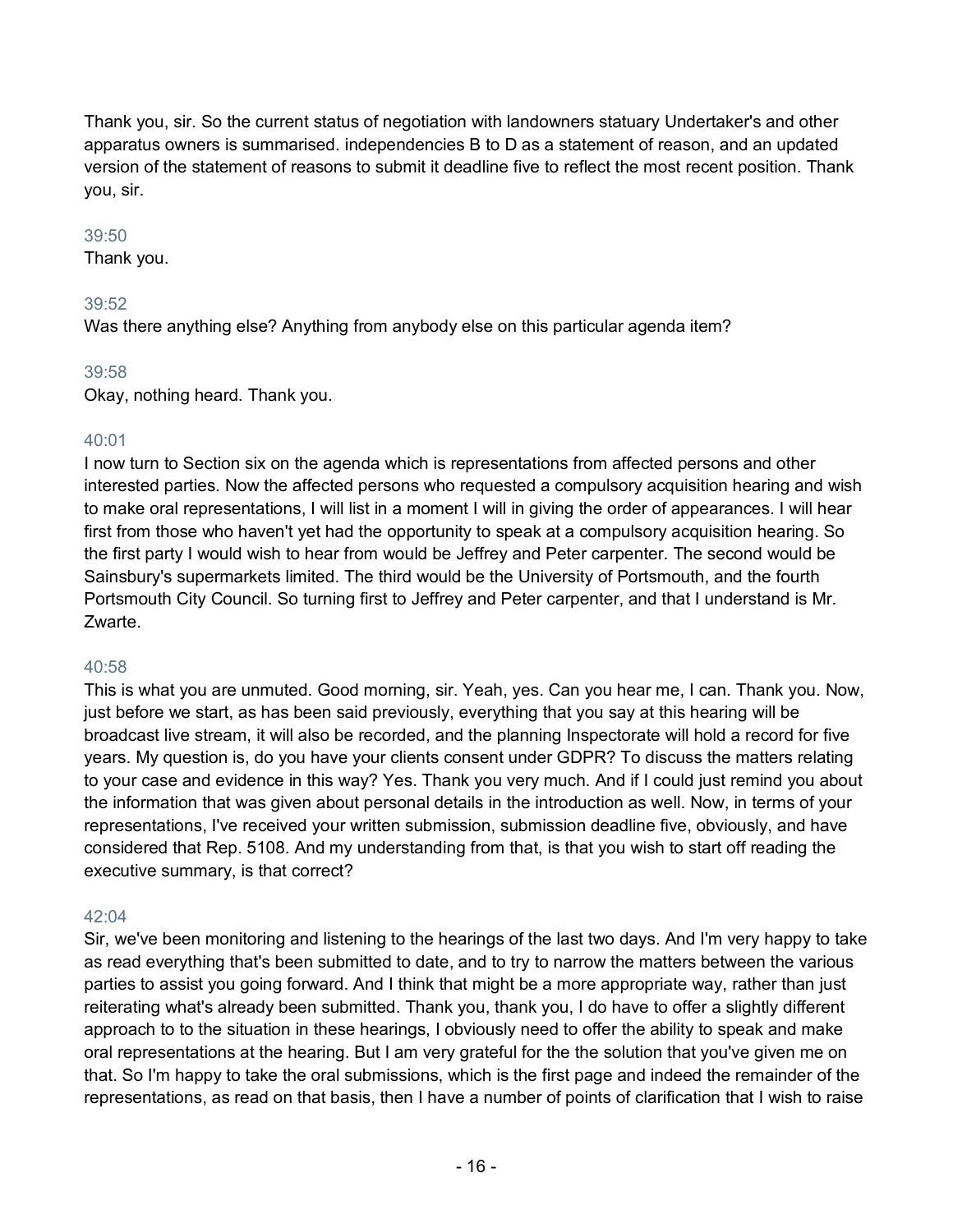within those representations. And I would also then offer, Mr. Jarvis, the opportunity to respond to the reference representations and indeed to respond to any of the responses to the points that I might raise. Are you content with that method of dealing with this particular section of evidence? Yes, can I make an alternative suggestion for your consideration? Please do

#### 43:30

which is

## 43:32

recognising the particular situation which our clients find themselves in in relation to the location of certain elements of the proposal.

#### 43:41

And having listened to the

## 43:45

points

## 43:47

between you and Mr. Jarvis that have emerged over the ishs, one DTO hearing, and also the CH one hearing. And given what was said, and having taken into account the applicants own oral submissions, may I may I approach our representations on the basis of topics? And then it may be that the questions that you have maybe answered in passing, and if not, perhaps at the end of each topic or during it, you might have your further particular questions. And that might make best use of time.

## 44:20

I'm content to do that. Please bear in mind then that I will have to link the topics with my understanding of my own questions in relation to the representations that have been put in. But I'm quite happy to proceed on that basis, if that's the basis on which you would wish to make your statement. And we'll see how it goes. Yeah, I can I can take my questions at any time. And I would obviously sort of and anticipate and expect some form of answer from them. And so I'm happy to be flexible in this regard. Thank you very much. So because Mr. Smart because you're not

## 45:00

actually reading from a transcript? And how long do you think you would be in setting out the matters in the options? is just what just just to give an indication if

## 45:12

you've got a comfort break, I think 11 o'clock in about 15 minutes alone? Yes. Yeah. And there are essentially

## 45:23

three, three topics. The first is the extent of the development. Right? I can I just can I just say I'm not looking to put any restriction on on this, at this stage. Just a general indication of how long you think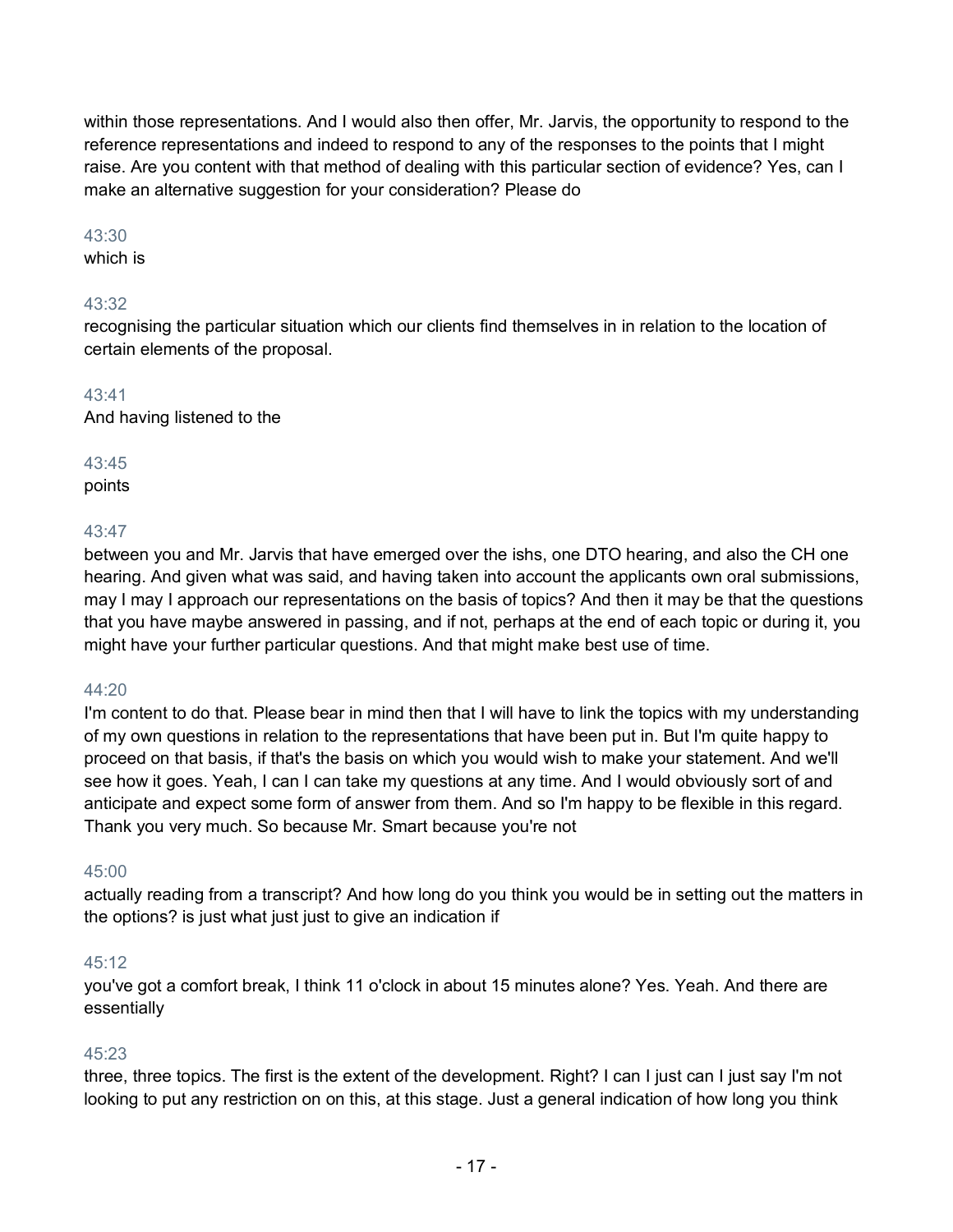you think they might be, I don't need to need to know the subject areas at this time. Thank you. I would have thought about 15 minutes per topic. If I can canter through and answer any topics you have about three topics, right. Okay. I'm alive to the extensive written submissions that have been made already. And also that there will be follow up written submissions arising out of these matters anyway. So the level of detail I need to go into today is not great. But it will help to draw strands together and clarify and focus matters out of the plethora of material that you use, adding authorities vectors have before you. Okay, that's fine. Thank you very much, Mr. Watt.

## 46:20

If you wish to proceed, thank you, if I could just

## 46:24

deal with some clearing matters. Firstly, the European human rights convention points that have been flagged up in general terms. We're not going to address those specifically today. But you'll be aware that article one and article eight require essentially two matters to be satisfied. One is that the measures pursue a legitimate aim, and that our submissions may bear upon. Secondly, that they be proportionate. And that encompasses both need and compensation. And so you'll need to satisfy ourselves in relation to those aspects. But I'm not going to address those with any more particularity than that.

## 47:05

In relation to the

## 47:10

extent to the development, you will recall that the guidance for capacity acquisition

## 47:18

under the Planning Act 2008, issued by the Secretary of State indicates that there can be an overlap between the authorised development and the capacity purchase. And that overlap appears to arise in this match as well, for reasons I've come to.

## 47:35

You will also be familiar that that guidance doesn't presuppose that compulsory purchase powers necessarily follow from a determination to grant a development consent order, they're not co joined. And it's not an exception under the guidance that that co joining or disjoining might occur.

## 47:58

So you can have a free standing development consent order without any CPA powers, or without CPOE powers that have been trimmed back to suit the material for you during the examination period. And the guidance is not cast. To make that an exception. It's simply the approach. And this recognises you'll recall, that in circumstances that you find yourself in with a nationally snippet infrastructure project, that the guidance on the ear one or so forth, in gender is a form of presumption in favour of that development. Whereas by contrast, there is a legal obligation to undertake least intrusive measures in relation to the person having their land taken. So there's an inherent call in opposite directions on the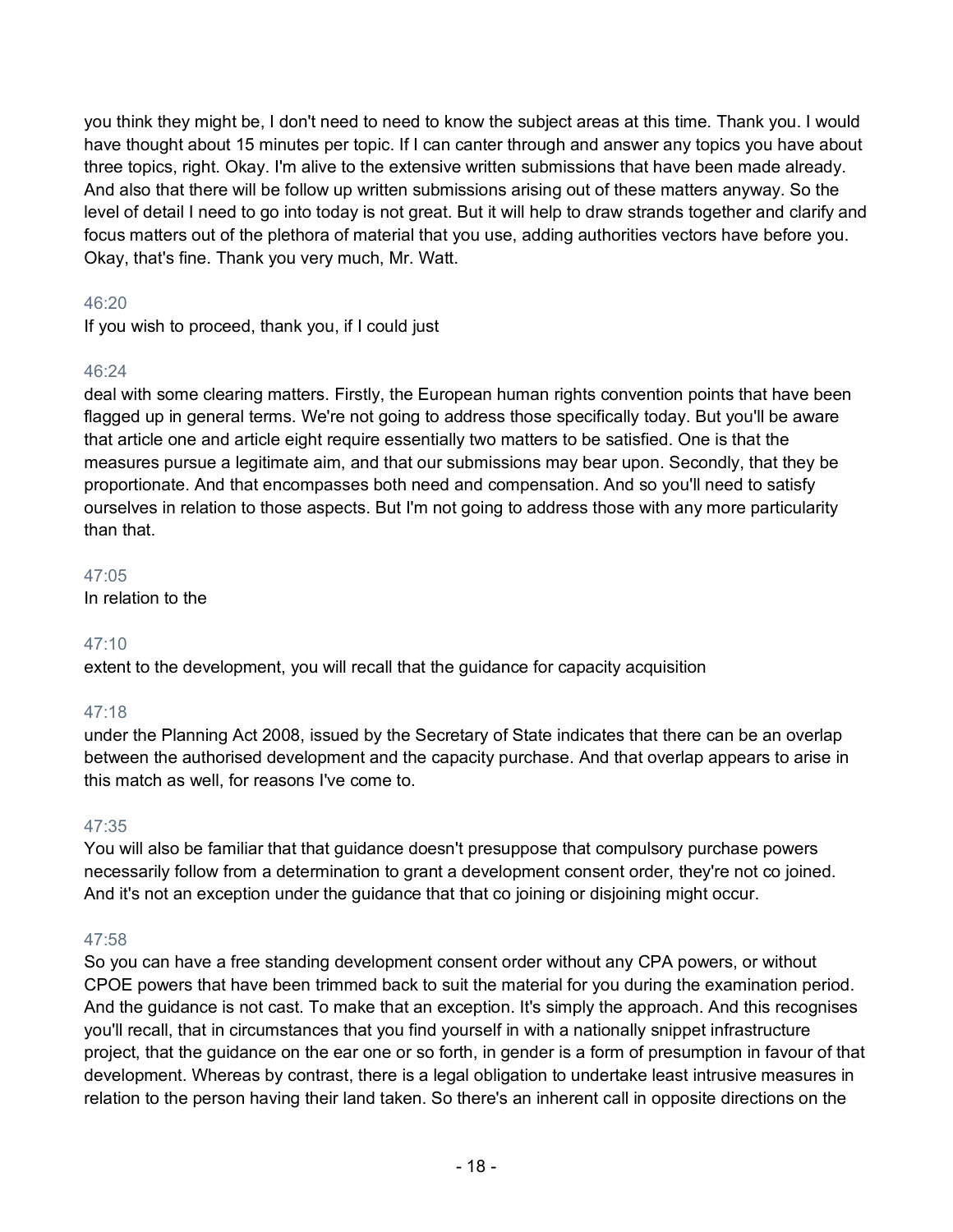each category, the authorised development and the capacity purchase, and in this particular situation, so that tension, I will come to and show you why it manifests itself in different ways.

## 48:59

In relation to the extent to the development, we've made extensive submissions so far in relation to the scope of the authorised development.

## $49.10$

We've heard. We've summarised our case already, we've given you case law and analysis of the scope of the Planning Act, the scope of the sections, and also the application of the second set guidance on associated development. In a nutshell, our first point, as you've seen is that the scope of the Act doesn't allow for inclusion of commercial telecommunications, save through the commercial descriptions provided for by the secular state.

## 49:43

And there's nothing to suggest that those are relied on. So that's our start point.

## 49:49

The next layer is that the question of whether or not what's been applied for is associated development. There are two aspects to that one is the scope of the second states direction

## 50:00

You have our submissions on that. In a nutshell, we say it's blindingly obvious that the second state had no information about the commercial telecoms before him. It was a mere intention. And he left the evaluation of whether it might or might not be for you to evaluate and make recommendations to him in due course. And that's subject of the situation here today. You have our submissions in relation to whether the guidance is satisfied or not. It's not statutory guidance is merely guidance, and therefore our prior point about the scope of the statute ready excluding it remains found. And are that's reinforced by submissions in relation to the Associated guidance associated with guidance also not being satisfied.

## 50:47

In a nutshell, sir, you asked, I think it was a ch. One. Is there something which prevents the commercial telecoms use as a land use form in some way being included within the compass of the associated development? Answer? Yes, the commercial telecoms has a discrete separate purpose from the electricity bearing support monitoring function, purpose of the balance of the fibre optic cables inside the cable. And it's that discrete separate purpose, which precludes in law, the inclusion of the

## 51:29

use of fibre optic cables, otherwise, then for a support monitoring function, and it's as simple as that. And that's on the applicants own case, under their fibre optic cable submission document, paragraphs, 5.234 and so forth. They spell it out in terms for you. Related to that, sir, the telecoms building, they spell out, I think it's in paragraph 5.4 is exclusively or solely, I think they say,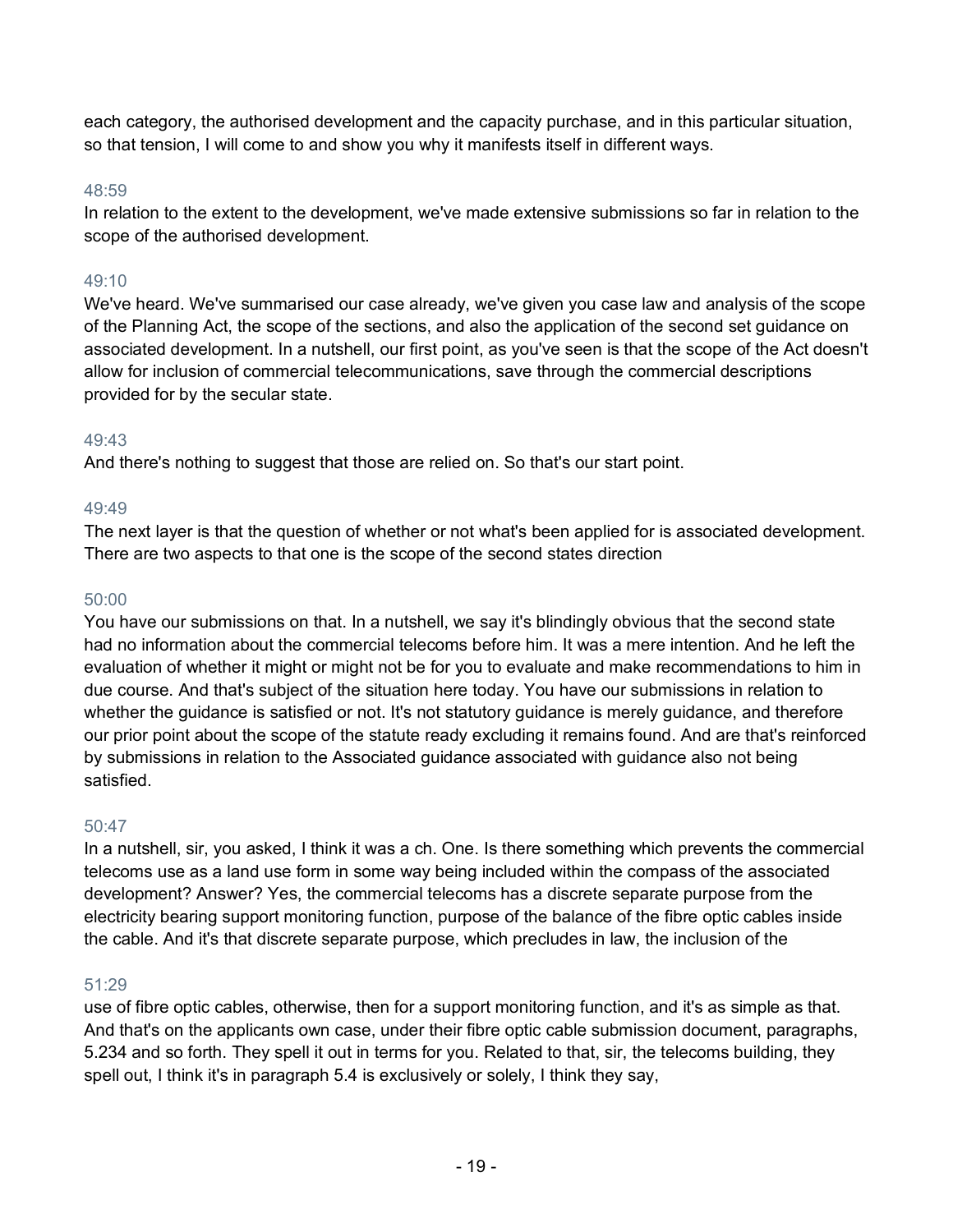for the commercial telecoms. So it's parasitic on that point. So when we come in due course, to the land extent, we say this if we're right, in relation to the commercial telecoms, that removes the cables on our land in relation to that element, and it takes with it the telecoms building.

#### 52:26

Now, to answer a question that may be in the back of the examining authorities mind.

#### 52:33

So, what

#### 52:35

the cables, we know that we have from the description development from for example, plates and 3.2 of the chapter three of the EBS volume one document reference 613. And similarly, plate 3.3, where the fibre optic cables are shown

#### 52:57

a bundle of cables inside one large cable of which a an amount will be used for support function in relation to monitoring and intercommunication between covered stations. And the

#### 53:11

otherwise use less balance

#### 53:16

will simply be providing a packing function to maintain the outer diameter as it were, of the cable.

#### 53:25

Well, so far as those those presence of those cables make a difference. They make a difference when they emerge onto our clients land as a separate feed like a railway track, budding away from the main cable and being plugged into the telecoms building, which itself is operational development.

#### 53:48

So both the telecoms building operation development, and that cable coming out operation development, our development on our clients land, so it makes a difference for that reason. So there's no answer is the applicant may say that, so what the cable has fibre optic cables in it, there's no material difference, there is certainly a material difference. And we helpfully heard from Mr. Jarvis yesterday, when he candidly on behalf of aquin. Limited the applicant accepted that you could write out right down the decio to exclude those fibre optic cables, which were anticipated to be used for commercial telecoms. And it would make no difference to the application. We agree and we provided you with submissions previously that show where you would delete in your DCA draft to come in in the spring.

#### 54:46

They deleted provisions.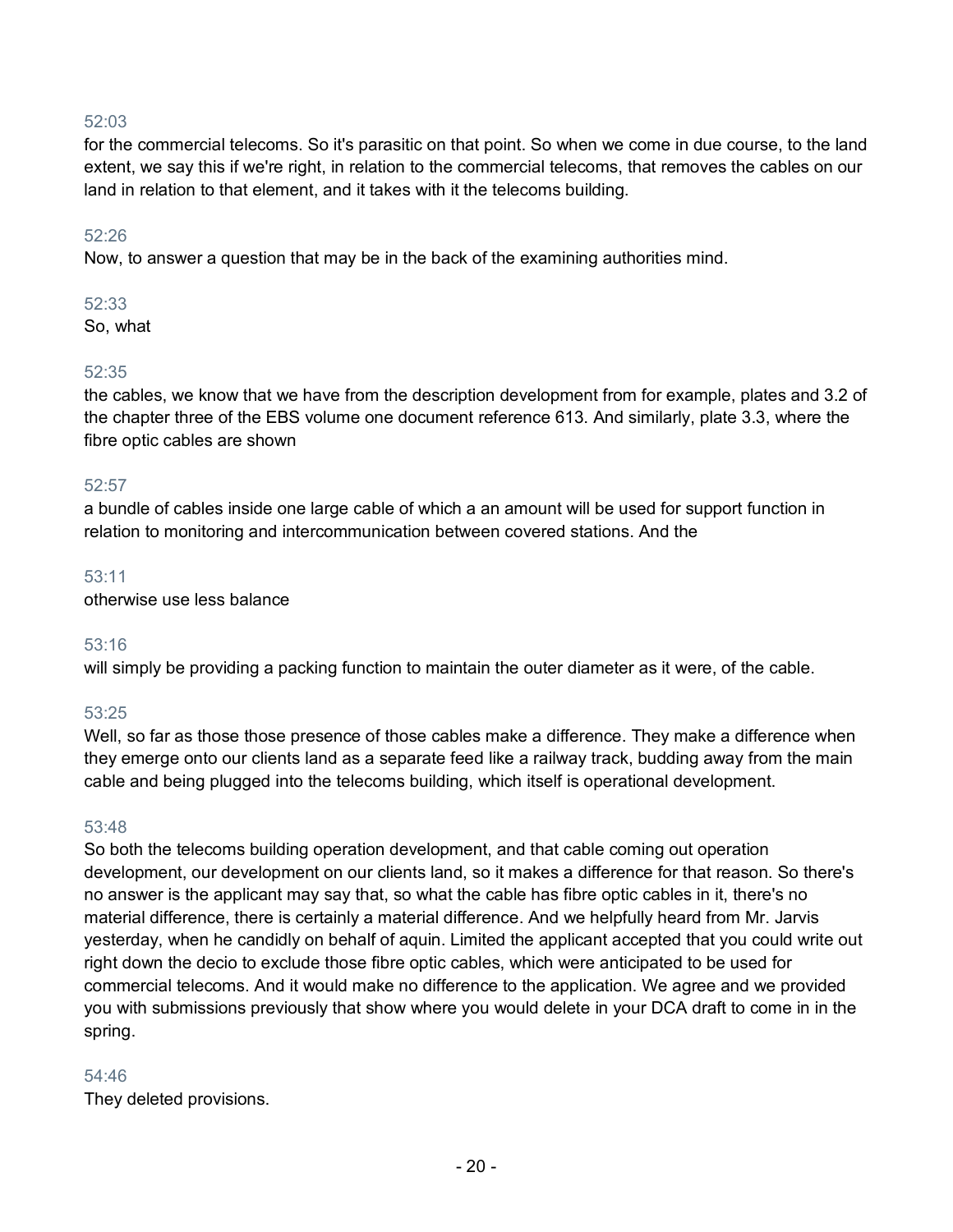Similarly, if you look to the funding statement, you will find no evidence anywhere in the documentation before you that there is any form of financial cross subsidy or otherwise coming from the

#### 55:00

As cables, even if they are due to be leased to third parties for some form telecommunications, so to answer the so what question, sir, it's net no difference to exclude them from the totality of the application. It's as simple as that. Conversely, would they make a difference in relation to being present on the land? In any event? Answer Yes. Because only because of the commercial telecoms use envisage. Would there be present physically a telecoms building and associated carpark

#### 55:34

only because of that, is there a proposal to compulsorily acquire that land. So you can see as the secular state's guidance indicates, for capacity purchasing the planet 2008 sphere, there can be an overlap between the development and the CPO and here there is such an overlap. So we would say in relation to the extent of land take arising out of the associated development, that logically if we're correct, that would remove the telecoms building, it would remove the fibre optic cables, physically as an engineering operational development from our clients land, it would leave the balance of the project completely intact, because there will simply be the operation development that comprise the the H, V DC and AC cables, which will simply have a balance of use less fibre optic cables,

#### 56:29

maintaining the diameter of the cable as it goes through the scene through the ground. So so that in a nutshell is our direction of travel that arises out of our submissions, as we've set out.

#### 56:42

What then does does that complete your first matter?

56:50

Yes, sir.

## 56:51

Right.

## 56:54

And so from what you said previously, we have another two. Is that correct? Yes, sir. Thank you. If I could just have subject headings for the further to what's going through my mind at the moment is when to bring Mr. Jarvis into this. I'll deal with that in a moment. But I just wanted to know those headings first, please. Yes. We're going to look

## 57:19

next at the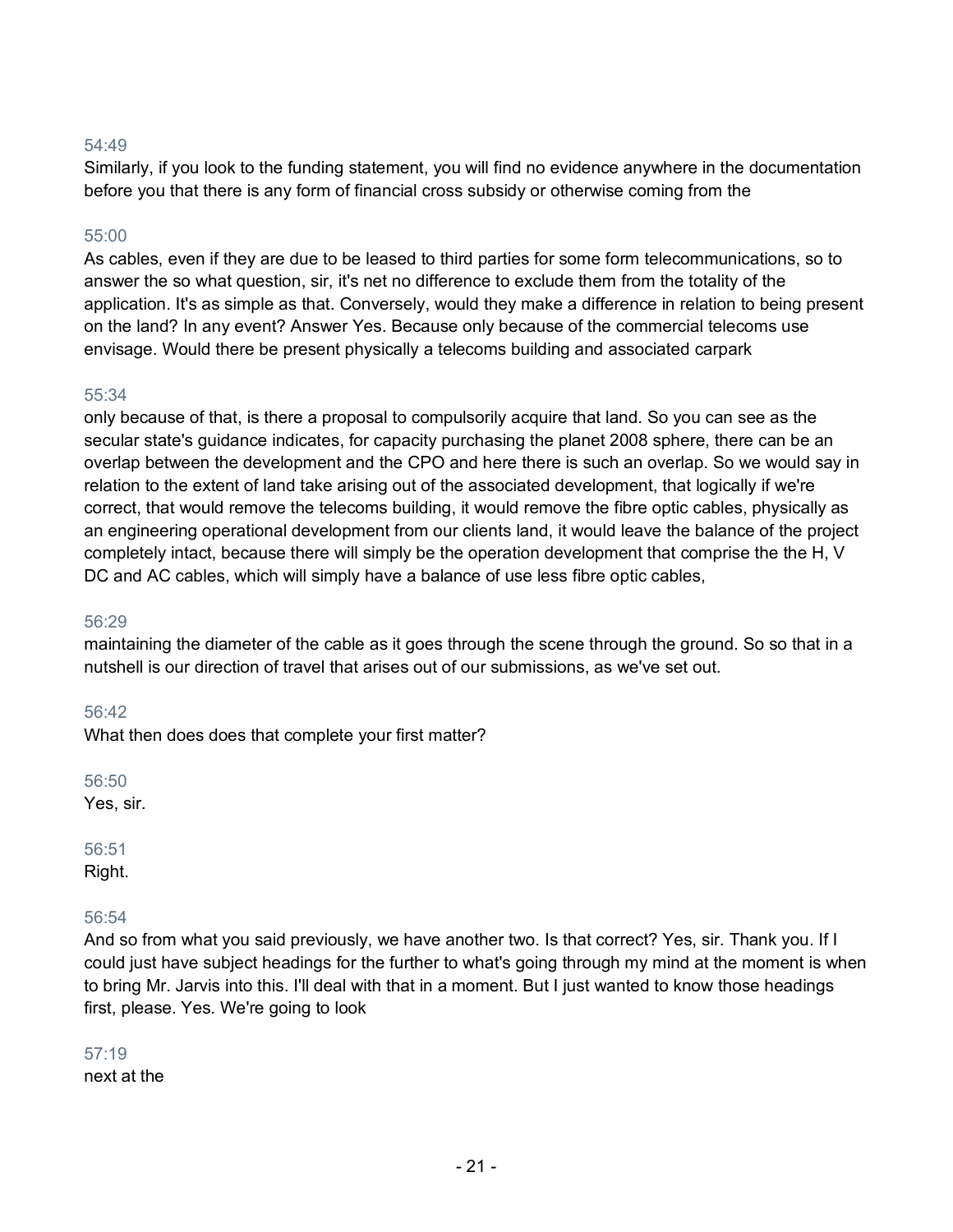the Watchtower long below

#### 57:28

as against land take.

## 57:33

And this is looking at the question of the extent of the land. Right. I don't need to know any description, just the headings, please. So you've given me that for number two Mistake number three, please.

## 57:43

Yep. And number three, is, is funding. Because within the second topic, I indicated there were three rocheleau. envelope. Atlantic point addresses matters which you yourself raised about the extent of lantech yesterday and ch one sir. Ron, how to narrow the issues right down within that. And that will include our proposal for alternatives. And then that leaves a discrete topic of funding afterwards. Okay, thank you. Now I've got a an overview of what you're intending to do. Because you have

#### 58:23

departed from the oral submission. That was actually put in not not the party, but done it in a different way. In terms of the oral submission that was written out. We do ask for a written summary of what has been said at deadlines in the hearing at deadline six.

#### 58:39

Could that be provided purely because it will allow your comments to be brought together your statement oral statement to be brought together in one place? Yes. And I'm alive. The fact that we've drawn on our previous written submission is to say what I've said as well, but it will help you to crystallise where we're going. Absolutely. Thank you. Thank you. Right. Okay.

#### 59:01

So, Mr. Jarvis,

#### 59:05

do you wish to respond to what's been said so far? In terms of the section on extensive development?

#### 59:14

Yes, just pick up on a few discrete points. Right, just just before you

#### 59:22

just before you do, I do have the option of either asking you to do it now. Or waiting until after the after the short break that will have about this time.

#### 59:33

If you were only going to be a couple of minutes doing it, I would do it. Now. If you were going to be any longer I'd leave it till after the break. Which do you think it might be? I really won't take me very long for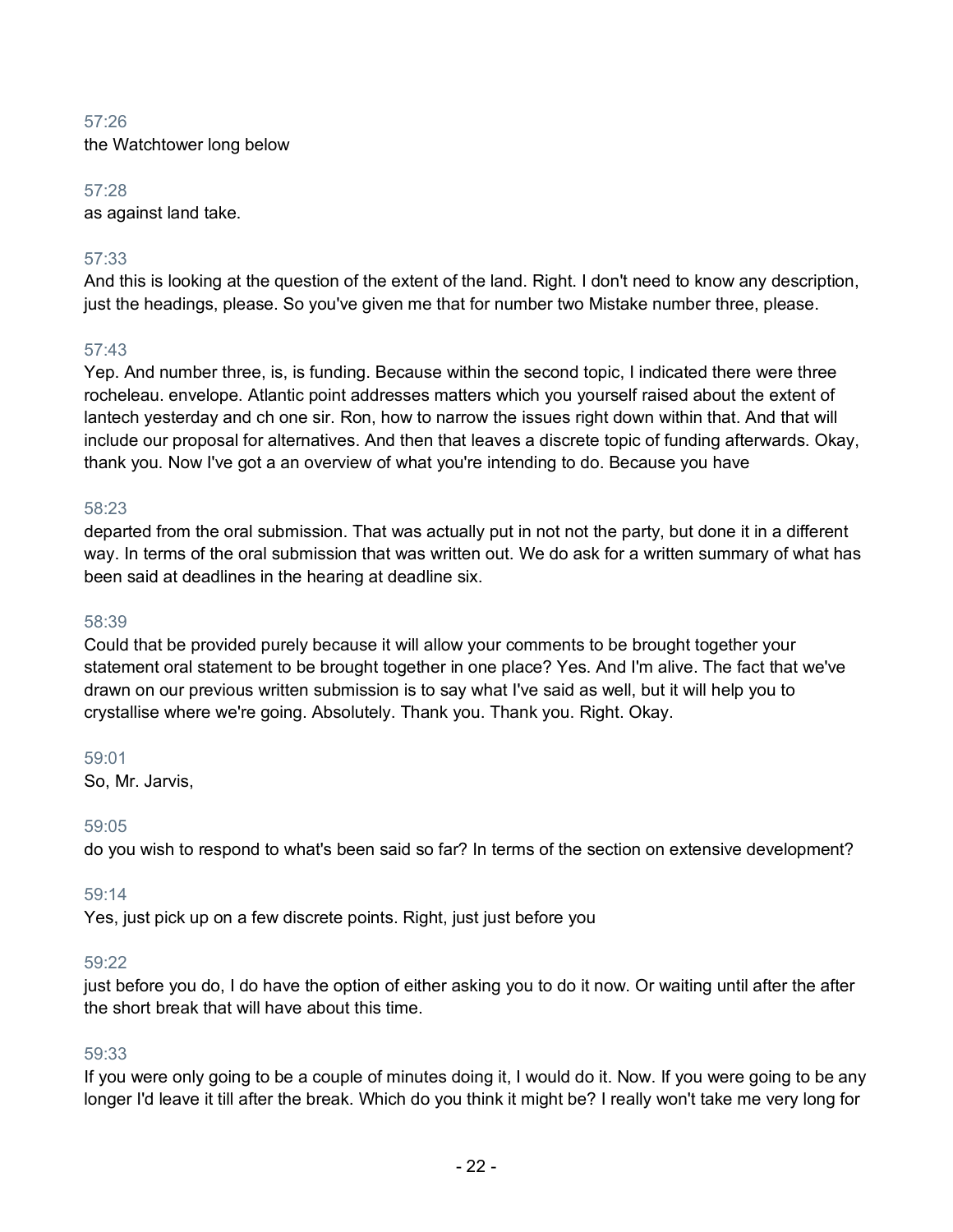writing in order. Okay. Thank you In order to be teener in this then I'll hear it now and then I'll take the break after that. I should just add that in terms of the clarifications that I had missed what

#### 59:58

they were really relating to

## 1:00:00

to almost more practical matters, because I could understand the submissions that being that had been made.

## 1:00:08

And so they don't actually probably fit. And directly under one of the categories, one of the sections that you've actually given me, I think I may possibly leave those until the end, and then effectively have a washing up or a cleaning session just just to go through any outstanding points from me. Thanks. So I'm mindful of your direction of travel. I picked up I hope, yesterday and your questions, and I hope that mindful of that I can address as many practical points as you've indicated just now. It's, it could well be and that's another reason for me leaving mine until the end. Thank you. Okay. Mr. Jarvis. Thank you.

## 1:00:50

Thank you. So just a few points of clarification. Mr. svart has set out that

## 1:00:57

commercial telecoms could not be included because the project did not apply for Section 35 direction for business and commercial project. The section 35 direction was for an energy project, which the proposed development is the commercial telecommunications use is associated development, and is to be determined in accordance with section 115 of the Act. There is nothing in Section 115 is the act or in the guidance as the only thing that can be associated development to those parts of development or those types of development rather, that fall within section 14 of the Act. So Mr. vaut is fundamentally wrong in law with his submission there.

## 1:01:33

The further the point was made that the outer diameter of the cables, or rather the additional cables are included within the overall cable to maintain the outer diameter that is wholly wrong. In terms of what we've submitted to date. The fact is, the outer diameter of the cable has to be searched diameter to protect the glass fibres to whisk. So they can withstand the various pressures to which they will be subjects during transportation installation and operation. The outer diameter of the fibre optic cable would not change irrespective of how many glass fibres are contained in it. The point is that the amount of fibres you can fit within that outer diameter is 192.

## 1:02:17

Furthermore, Mr. Schwartz purported, the state that I accepted you could write down a DTO and that it would make no difference to the application that is wholly wrong. What I did yesterday was respond to a question from the examining authority as to how if they were to determine that the associated development as we put forward, the commercial telecoms was not associated development, you could